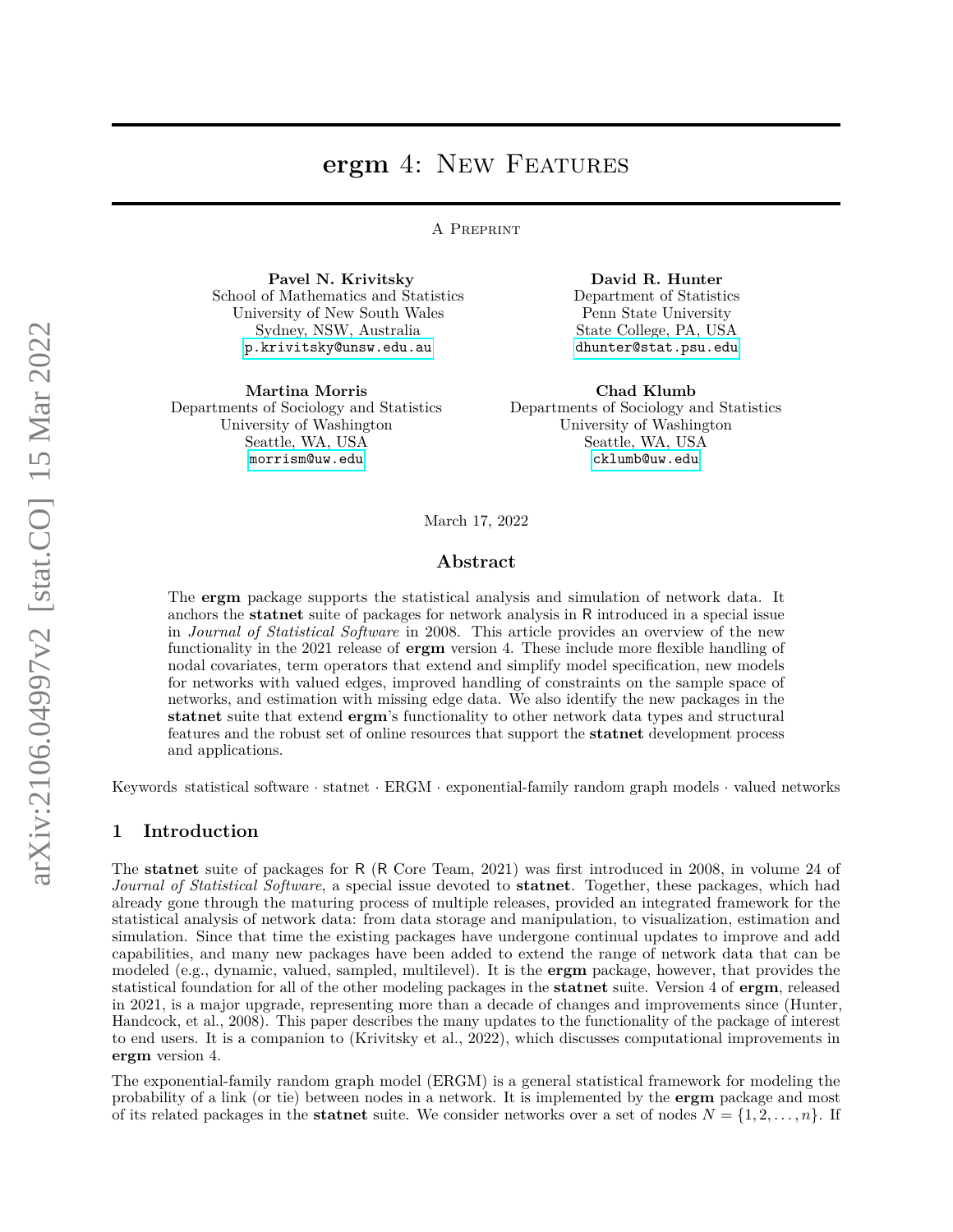Y ⊆ *N* × *N* denotes a set of potential pairwise relationships among them, a binary network sample space can be regarded as  $\mathcal{Y} \subseteq 2^{\mathbb{Y}}$ , a subset of the power set of potential relationships. More generally, we can define S to be a (possibly multivariate) set of possible relationship values. Then, the sample space  $\mathcal{Y} \subseteq \mathbb{S}^{\mathbb{Y}}$  is a set whose elements are of the form  $\{Y_{i,j} : (i,j) \in \mathbb{Y}\}$ , where each  $Y_{i,j}$ , which we will call a dyad, maps the node pair  $(i, j) \in \mathbb{Y}$  into S and denotes the value of the relationship of  $(i, j) \in \mathbb{Y}$ .

We begin by briefly presenting the fully general ERGM framework, referring interested readers to Schweinberger et al. (2020) for additional technical details. A random network **Y** is distributed according to an ERGM, written  $\mathbf{Y} \sim \text{ERGM}_{\mathcal{Y},h,\eta,\mathbf{g}}(\boldsymbol{\theta}),$  if

<span id="page-1-0"></span>
$$
\Pr_{\boldsymbol{\theta}, \mathcal{Y}, h, \boldsymbol{\eta}, \mathbf{g}}(\mathbf{Y} = \mathbf{y}) = \frac{h(\mathbf{y}) \exp\{\boldsymbol{\eta}(\boldsymbol{\theta})^\top \mathbf{g}(\mathbf{y})\}}{\kappa_{h, \boldsymbol{\eta}, \mathbf{g}}(\boldsymbol{\theta}, \mathcal{Y})}, \ \mathbf{y} \in \mathcal{Y}.
$$
 (1)

In Equation [\(1\)](#page-1-0),  $\mathcal{Y}$  is the sample space of networks;  $\boldsymbol{\theta}$  is a *q*-dimensional parameter vector;  $h(\mathbf{y})$  is a reference measure, typically a constant in the case of binary ERGMs; *η* is a mapping from *θ* to the *p*-vector of canonical parameters, a linear mapping in non-curved ERGMs, and commonly an identity mapping  $\eta(\theta) \equiv \theta$ ; **g** is a *p*-vector of sufficient statistics; and  $\kappa_{h,\eta,g}(\theta,\mathcal{Y})$  is the normalizer given by  $\sum_{\mathbf{y}'\in\mathcal{Y}} h(\mathbf{y}') \exp{\{\eta(\theta)^\top g(\mathbf{y}')\}},$ which is often intractable for models that seek to reproduce the dependence across ties induced by social effects such as triadic closure. The *natural parameter space* of the model is  $\Theta_{\text{N}} \stackrel{\text{def}}{=} {\{\theta : \kappa_{h,\eta,\mathbf{g}}(\theta,\mathcal{Y}) < \infty\}}.$ 

For a particular network application, one would typically employ a special case of the fully general Equation [\(1\)](#page-1-0). For instance, for binary ERGMs we typically define *h*(**y**) to be a constant, as discussed in Section [6.1,](#page-17-0) in which case the sufficient statistics can be thought of as modifying a uniform baseline distribution over the potentially observable networks. Many of the features of **ergm** and the related packages that comprise the **statnet** suite address the statistical complications that arise from modeling network data using special cases of the ERGM in Equation [\(1\)](#page-1-0).

In particular, the statistical framework implemented in **ergm** is computationally intensive for models that specify dyadic dependence, when  $\Pr_{\theta, \mathcal{Y},h,\eta, \mathbf{g}}(\mathbf{Y} = \mathbf{y})$  cannot be decomposed into a product of simple functions of *yi,j* . In this case, the package relies on a central Markov chain Monte Carlo (MCMC) algorithm for estimation and simulation, along with maximum pseudo-likelihood estimation, contrastive divergence, and simulated annealing in some contexts. Substantial improvements have been made to all of these algorithms, producing efficiency and speed gains of up to several orders of magnitude (Krivitsky et al., 2022). This article describes the most important new capabilities that have been added to **ergm** and its related packages since volume 24 of *Journal of Statistical Software* appeared in 2008. This includes both the capabilities introduced in the version 4 release itself and in releases 2.2.0–3.10.4, which postdate the *JoSS* volume. Versions in which each new capability was introduced can be obtained by running news(package="ergm").

In the examples throughout the article, we assume the reader is familiar with the basic syntax and features of **ergm** included in the 2008 *JoSS* volume. In some cases we demonstrate new, more general, functionality by comparison, using the old syntax and the new to produce the same result, then moving on with the new syntax to demonstrate the additional utilities.

The source code for the latest version of the **ergm** package, along with the LICENSE information under GPL-3, is available at <https://github.com/statnet/ergm>.

# <span id="page-1-1"></span>**2 Extension packages in the statnet suite**

The statistical models supported by the **statnet** suite have been extended by a growing number of new packages that provide additional functionality in the general ERGM framework. While the focus of this article is the base **ergm** package, in this section we provide a brief overview of the extension packages and their specific applications. Open source package development is on GitHub under the **statnet** [organization.](https://github.com/statnet) Online tutorials, found at <https://github.com/statnet/Workshops/wiki>, exist for **ergm** and many of these extension packages, and most packages also include extended vignettes. Some of the key extension packages, and the resources that support them, include:

**Building custom terms for models** One of the unique aspects of this modeling framework is that each network statistic in an ERGM requires a specialized algorithm for computing the value of the statistic from the data. The **ergm** package has over 150 of the most common terms encoded—see vignette('ergm-term-crossRef') or help("ergmTerm") for the full list—but the existing terms are a small subset of the possible terms one can use in an ERGM. For those who need a custom term,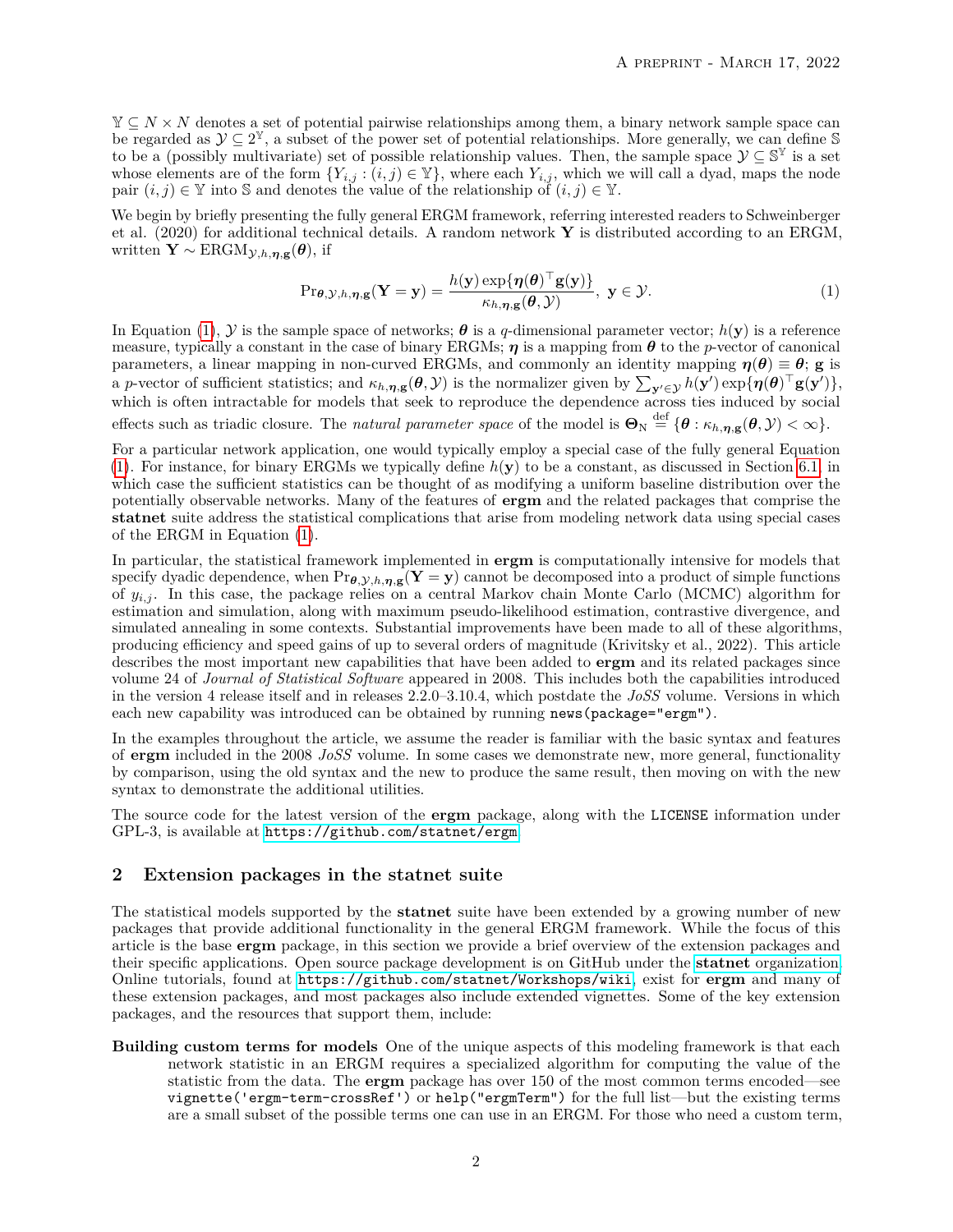the package **ergm.userterms** (Hunter et al., 2013) is designed to simplify the process of coding up new terms for use in ERG model specification. Online workshop materials provide an overview of the process, and demonstrate the use of this package (Hunter  $\&$  Goodreau, 2019).

- **Modeling temporal (dynamic) network data** The **statnet** suite contains several packages that provide a robust framework for storing, visualizing, describing and modeling temporal network data: The **networkDynamic** package extends **network** to provide data storage and management utilities, the **tsna** package extends **sna** (Butts, 2008) to provide descriptive statistics for network objects that change over time, the **ndtv** package provides a wide range of utilities for visualizing dynamic networks and saving both static and animated output in standard formats, and **tergm** extends **ergm** to fit the class of separable temporal ERGMs, from both sampled and fully observed network data (Krivitsky & Handcock, 2014). There are two online workshops that demonstrate these tools: one that demonstrates a typical workflow from data inspection to temporal modeling (Morris & Krivitsky, 2015), and another that focuses on descriptive analyses and visualization (Bender-deMoll, 2016).
- **Modeling valued edges** The **ergm** itself contains a framework for modeling real-valued edges (see Section [6](#page-17-1) and Section [4\)](#page-7-0). Several other packages provide specialized components for specific types of valued edges: **ergm.count** for counts, **ergm.rank** for ordered categories. The relevant theory supporting these packages may be found in Krivitsky (2012) and Krivitsky & Butts (2017), respectively. **latentnet** for latent space models also supports non-binary responses, although in a somewhat different manner (Krivitsky et al., 2009; Krivitsky & Handcock, 2008). Package vignettes and online workshop materials provide an overview of the theory, and demonstrate the use of these packages (Krivitsky & Butts, 2019).
- **Working with egocentrically sampled network data** In the social and health sciences, egocentrically sampled network data is the most common form of data available, because it can be collected using standard sample survey methods. The **ergm.ego** package provides methods for estimating ERGMs from egocentrically sampled network data, with a principled framework for statistical inference. The theory and an application of these methods may be found in Krivitsky & Morris (2017). Online workshop materials provide an overview of the framework and demonstrate the use of the package (Morris & Krivitsky, 2019).
- **Multimode, multilayer, and multilevel networks** In the social sciences, it is increasingly common to collect and fit ERGMs on data on multiple relationship types (Krivitsky et al., 2020; Wang, 2012) and ensembles of networks (Slaughter  $\&$  Koehly, 2016). These capabilities are implemented in an extension package **ergm.multi**. We refer the reader to the package manual and workshops for further information.
- **Modeling diffusion and epidemics on networks** One of the most active application areas for ERGMs and TERGMs is in the field of epidemic modeling. The **EpiModel** package is built on the **statnet** platform, and provides a unique set of tools for statistically principled modeling of epidemics on networks (Jenness et al., 2018). A robust set of online training materials is available at [the EpiModel](http://www.epimodel.org) [website.](http://www.epimodel.org)

# **3 Enhanced handling of nodal covariates**

Version 4 of **ergm** standardizes and provides greater flexibility for handling covariates used by terms in an ERGM. In particular, these covariates can be modified "on-the-fly" during model specification. A vignette called nodal\_attributes is included in the package and illustrates some of the new capabilities.

Here, we describe some of these enhancements using **ergm**'s faux.mesa.high dataset, a simulated in-school friendship network based on data collected on 205 students. We will focus on the Grade attribute, an ordinal categorical variable with values 7 through 12 that can be accessed via the %v% operator:

**data**(faux.mesa.high) (faux.mesa.high **%v%** "Grade")[1**:**20] *# Look at first 20 nodes' (students') grade levels*

## [1] 7 7 11 8 10 10 8 11 9 9 9 11 9 11 8 10 10 7 10 7

Grade level is typical of the kind of covariate used to model selective mixing in social networks: different hypotheses lead to different model specifications. **ergm** 4 provides greater flexibility than earlier versions of **ergm** to easily define and explore different specifications.

We will sometimes call summary() and other times call ergm() to demonstrate the functionality and output below.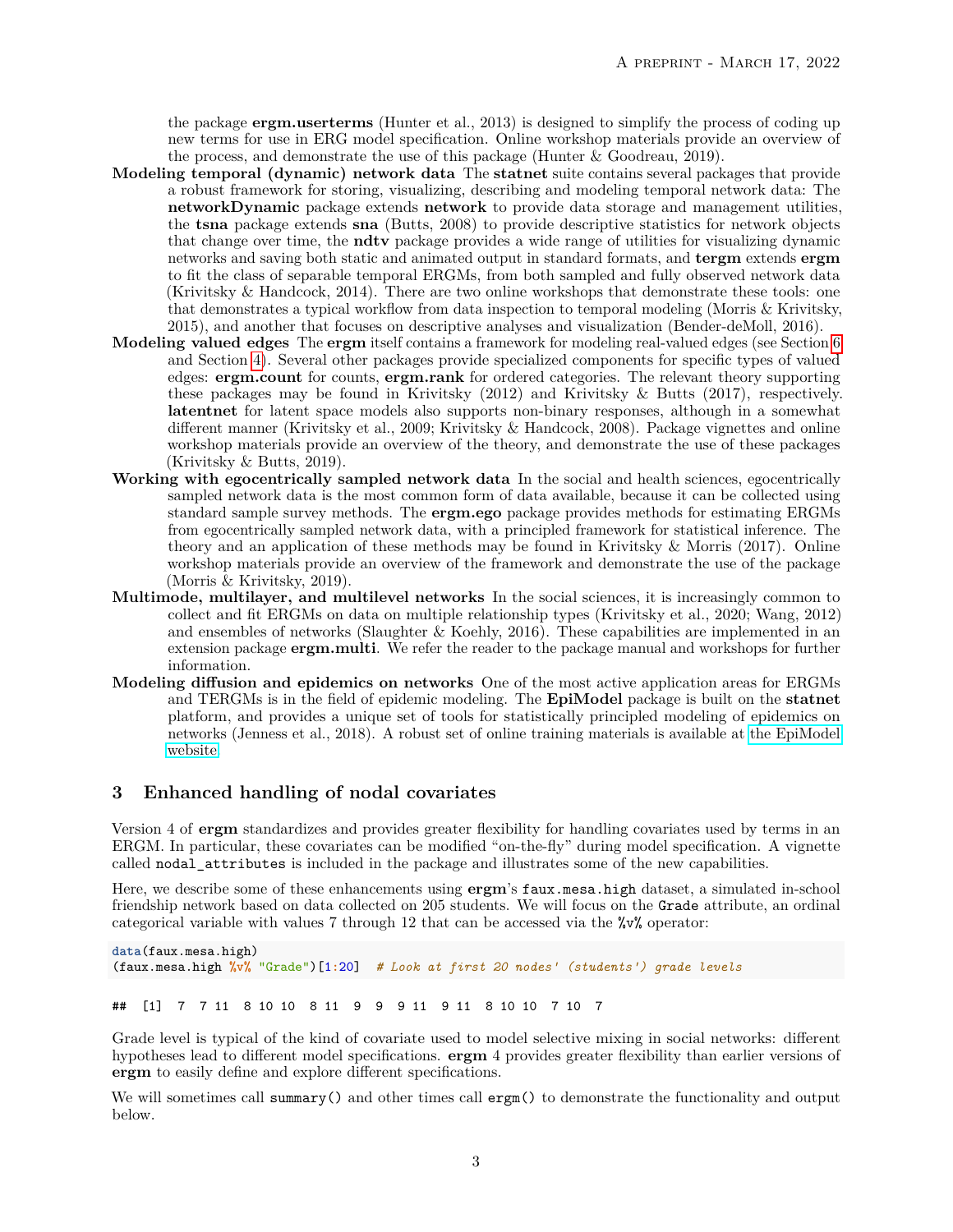#### <span id="page-3-1"></span>**3.1 Transformations of covariates**

It is sometimes desirable to specify a transformation of a nodal attribute as a covariate in a model term. Most ergm terms now support a new user interface, inspired by **purrr** (Henry & Wickham, 2020), to specify transformations on one or more nodal attributes. Terms typically use this new interface via arguments called attr, attrs, by, or on; the interpretation of the argument depends on its type:

**character string** Extract the vertex attribute with this name.

- **character vector of length greater than 1** Extract the vertex attributes and paste them together, separated by dots if the term expects categorical attributes and (typically) combine into a covariate matrix if it expects quantitative attributes.
- **function** The function is called on the network on the left-hand side of the main ergm formula and is expected to return a vector or matrix of appropriate dimension. (Shorter vectors and matrix columns will be recycled as needed.)
- **formula** Borrowing the interface from **tidyverse**, the expression on the right hand side of the formula is evaluated in an environment of the vertex attributes of the network, expected to return a vector or matrix of appropriate dimension. (Shorter vectors and matrix columns will be recycled as needed.) Within this expression, the network itself is accessible as either . or .nw.
- **AsIs object created by I()** Use as is, checking only for correct length and type, with optional attribute "name" providing the predictor's name.

For instance, here are three ways to compute the value of

$$
g(\mathbf{y}) = \sum_{(i,j) \in \mathbb{Y}} y_{i,j}(\text{Grade}_i + \text{Grade}_j),
$$

which in an ERGM may be interpreted as the linear effect of grade on overall activity of an actor:

**summary**(faux.mesa.high **~ nodecov**("Grade") *# String* **+ nodecov**(**~**Grade) *# Formula* **+ nodecov**(**function**(nw) nw**%v%**"Grade")) *# Function*

| ## | nodecov.Grade |      | nodecov.Grade nodecov.nw%v%"Grade" |
|----|---------------|------|------------------------------------|
| ## | 3491          | 3491 | 3491                               |

Here is a more complicated formula-based use of nodecov, where the first statistic is

$$
g(\mathbf{y}) = \sum_{(i,j) \in \mathbb{Y}} y_{i,j} \left( \frac{|\text{Grade}_i - \overline{\text{Grade}}|}{n} + \frac{|\text{Grade}_j - \overline{\text{Grade}}|}{n} \right),
$$

and *n* is the number of nodes, i.e., the network size, of the network:

```
summary(faux.mesa.high ~ nodecov(~abs(Grade - mean(Grade)) / network.size(.))
                       + nodecov(~(Grade - mean(Grade)) / network.size(.)))
```
## nodecov.abs(Grade-mean(Grade))/network.size(.) nodecov.(Grade-mean(Grade))/network.size(.) ## 2.8565140 -0.2637716

The non-zero output of the second statistic above, which omits the absolute value, may be counterintuitive if you are expecting it to return the sample mean grade, Grade. Node factor statistics, however, are not the sample mean grade: each node is not counted exactly once, but rather the number of cases it contributes is equal to its degree.

Taking advantage of nodecov's new ability to take matrix-valued arguments, we might also evaluate a polynomial effect of Grade, as in the following quadratic example:[1](#page-3-0)

**coef**(**summary**(**ergm**(faux.mesa.high **~** edges **+ nodecov**(**~cbind**(Grade, Grade2=Grade**ˆ**2)))))

<span id="page-3-0"></span><sup>1</sup>For this and other summaries, we omit the call information, deviances, and significance stars in the interests of space. The full summary information can be obtained by omitting coef () around the summary() call.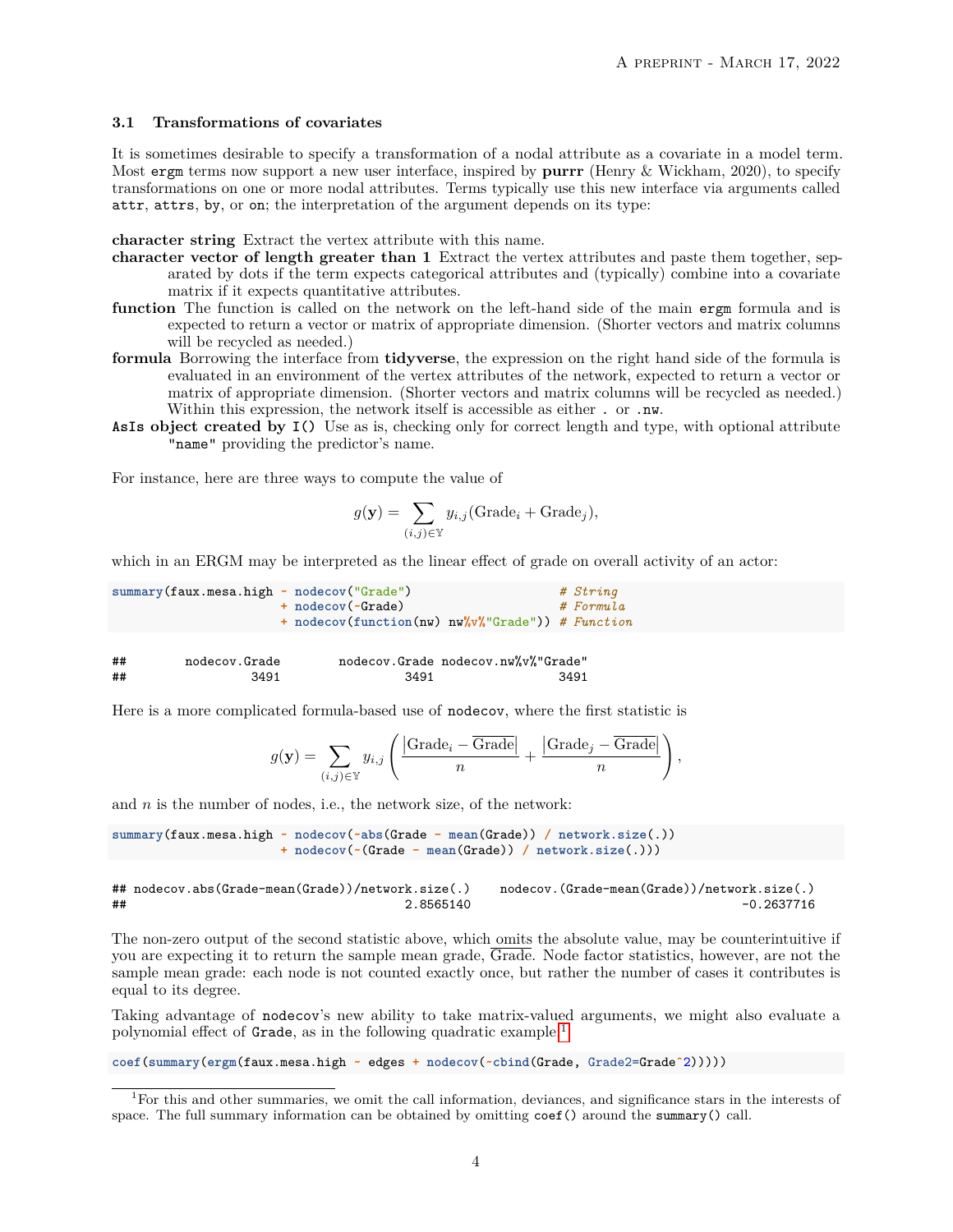| ## |                                        | Estimate Std. Error MCMC % | z value | $Pr(\ge  z )$               |
|----|----------------------------------------|----------------------------|---------|-----------------------------|
|    | ## edges                               | 8.7297963 3.52880543       |         | 0 2.473867 0.0133659343     |
|    | ## nodecov.Grade -1.4597723 0.39614405 |                            |         | $0 - 3.684953 0.0002287445$ |
|    | ## nodecov.Grade2 0.0768836 0.02154632 |                            |         | 0 3.568294 0.0003593133     |

In the code above, the column for Grade<sup> $2$ </sup> is explicitly named Grade2 whereas the column for Grade is named implicitly by R itself. Omitting the name for a column not otherwise named by R would result in a warning, as it is good practice to name all variables in the model.

Alternatively, we can use stats::poly for orthogonal polynomials. Here, the test for significance of the quadratic term is identical to the non-orthogonal example, up to rounding error (though the estimate is different given the orthogonal specification):

```
coef(summary(ergm(faux.mesa.high ~ edges + nodecov(~poly(Grade, 2)))))
```
## Estimate Std. Error MCMC % z value Pr(>|z|) ## edges -4.662459 0.07309281 0 -63.788207 0.0000000000 ## nodecov.poly(Grade,2).1 -1.207241 0.68018706 0 -1.774866 0.0759199607 ## nodecov.poly(Grade, 2).2 2.512615 0.70416949

We can even pass a nodal covariate that is not already contained in the network object. This example randomly generates a binary-valued nodal covariate and sets its name attribute to be used as a label:

```
set.seed(123) # Make exact output reproducible
randomcov <- structure(rbinom(network.size(faux.mesa.high), 1, 0.5), name = "random")
summary(faux.mesa.high ~ nodefactor(I(randomcov)))
```
## nodefactor.random.1 ## 199

This syntax therefore allows for simulation or estimation of models with inputs taken from arbitrary R functions or data sources, facilitating the incorporation of ERGMs into more general tool chains.

#### <span id="page-4-0"></span>**3.2 Coding categorical attributes**

For model terms that use categorical attributes, **ergm** 4 has extended the methods for selecting and/or transforming levels via the use of the argument levels. Some terms, such as the sender and receiver statistics of the *p*<sup>1</sup> model (Holland & Leinhardt, 1981) and the corresponding sociality statistics for undirected networks, treat the node labels themselves as a categorical attribute. These terms use the nodes= argument, rather than the levels= argument, to select a subset of the nodes.

Typically, levels or nodes has a default that is sensible for the term in question. (Information about the defaults of a term [name] may be obtained by typing help("[name]-ergmTerm") or ergmTerm?[name].) Interpretation of the possible values of the levels and nodes arguments is available by typing help(nodal\_attributes). This interpretation is summarized as follows:

**AsIs object created by I()** Use the given level, list of levels, or vector of levels as is.

**numeric or logical vector** Used for indexing of a list of all possible levels (typically, unique values of the attribute) in default order (typically lexicographic). Logical values are recycled to the length of the vector indexed. In particular, levels=TRUE retains all levels. Negative values exclude. To specify numeric or logical levels literally, wrap them in I().

**NULL** Retain all possible levels; usually equivalent to passing TRUE.

**character vector** Use the given level(s) as is.

- **function** The function is called in an environment in which the network itself is accessible as .nw, the list of unique values of the attribute as . or as .levels, and the attribute vector itself as .attr. Its return value is interpreted as above.
- **formula** The expression on the right hand side of the formula is evaluated in an environment in which the network itself is accessible as .nw, the list of unique values of the attribute as . or as .levels, and the attribute vector itself as .attr. Its return value is interpreted as above.
- **predefined function** For convenience, a number of useful functions have been predefined. LARGEST, which refers to the most frequent category, so, say, to set such a category as the baseline, pass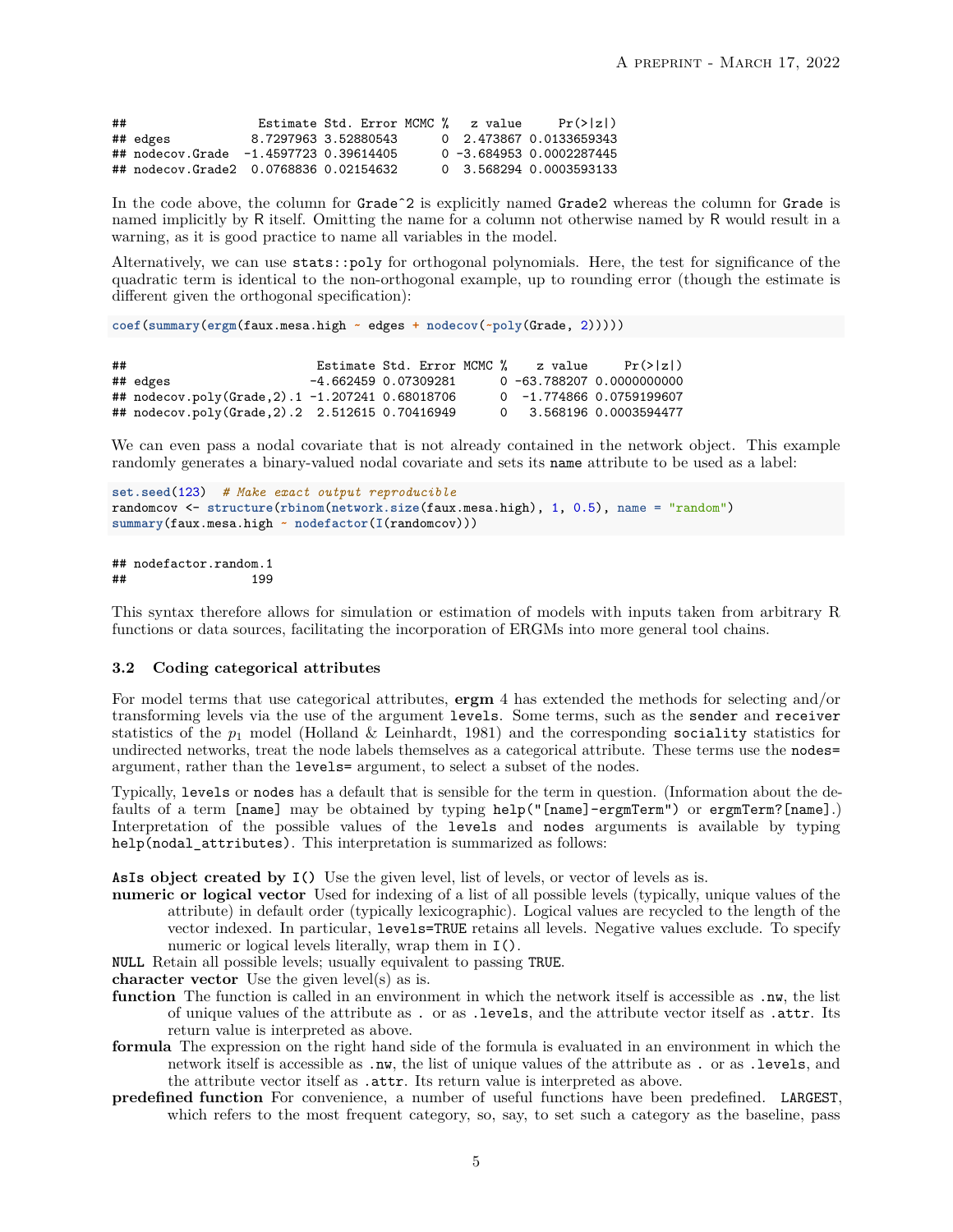levels=-LARGEST. LARGEST(n) will refer to the n largest categories. SMALLEST works analogously, and ties in frequencies are broken arbitrarily.

Returning to the faux.mesa.high example, we may treat Grade as a categorical variable even though its values are numeric. We see that Grade has six levels, numbered from 7 to 12:

```
table(faux.mesa.high %v% "Grade")
```
## 7 8 9 10 11 12 ## 62 40 42 25 24 12

We may exclude the three smallest levels or, equivalently, include levels 7, 8, and 9. Below are five of the myriad ways to do this in the context of computing basic categorical effects on node activity, implemented by nodefactor. In the second expression, I() is necessary so that 7:9 is not treated as a vector of indices.

```
summary(faux.mesa.high ~ nodefactor(~Grade, levels = -SMALLEST(3)))
## nodefactor.Grade.7 nodefactor.Grade.8 nodefactor.Grade.9
## 153 75 65
summary(faux.mesa.high ~ nodefactor(~Grade, levels = I(7:9)))
## nodefactor.Grade.7 nodefactor.Grade.8 nodefactor.Grade.9
## 153 75 65
summary(faux.mesa.high ~ nodefactor(~Grade, levels = c("7", "8", "9")))
## nodefactor.Grade.7 nodefactor.Grade.8 nodefactor.Grade.9
## 153 75 65
summary(faux.mesa.high ~ nodefactor("Grade", levels = function(a) a %in% 7:9))
## nodefactor.Grade.7 nodefactor.Grade.8 nodefactor.Grade.9
## 153 75 65
summary(faux.mesa.high ~ nodefactor("Grade", levels = ~. %in% 7:9))
## nodefactor.Grade.7 nodefactor.Grade.8 nodefactor.Grade.9
## 153 75 65
```
Any of the arguments of Section [3.1](#page-3-1) may also be wrapped in COLLAPSE\_SMALLEST(attr, n, into), a convenience function that will transform the attribute by collapsing the n least frequent categories into one, naming it according to the into argument where into must be of the same type (numeric, character, etc.) as the vertex attribute in question. Consider the Race factor of the faux.mesa.high network, where we use levels=TRUE to display all levels since the default is levels=-1:

**summary**(faux.mesa.high **~ nodefactor**("Race", levels = TRUE))

|    |                          |     |     | ## nodefactor.Race.Black nodefactor.Race.Hisp nodefactor.Race.NatAm nodefactor.Race.Other |
|----|--------------------------|-----|-----|-------------------------------------------------------------------------------------------|
| ## | 26                       | 178 | 156 |                                                                                           |
|    | ## nodefactor.Race.White |     |     |                                                                                           |
| ## | 45                       |     |     |                                                                                           |

Because the Hisp and NatAm categories are so much larger than the other three categories in this network, we may wish to combine the Black, White, and Other categories. The code below accomplishes this using COLLAPSE\_SMALLEST while also demonstrating how to use the **magrittr** package's pipe function, %>%, for improved readability: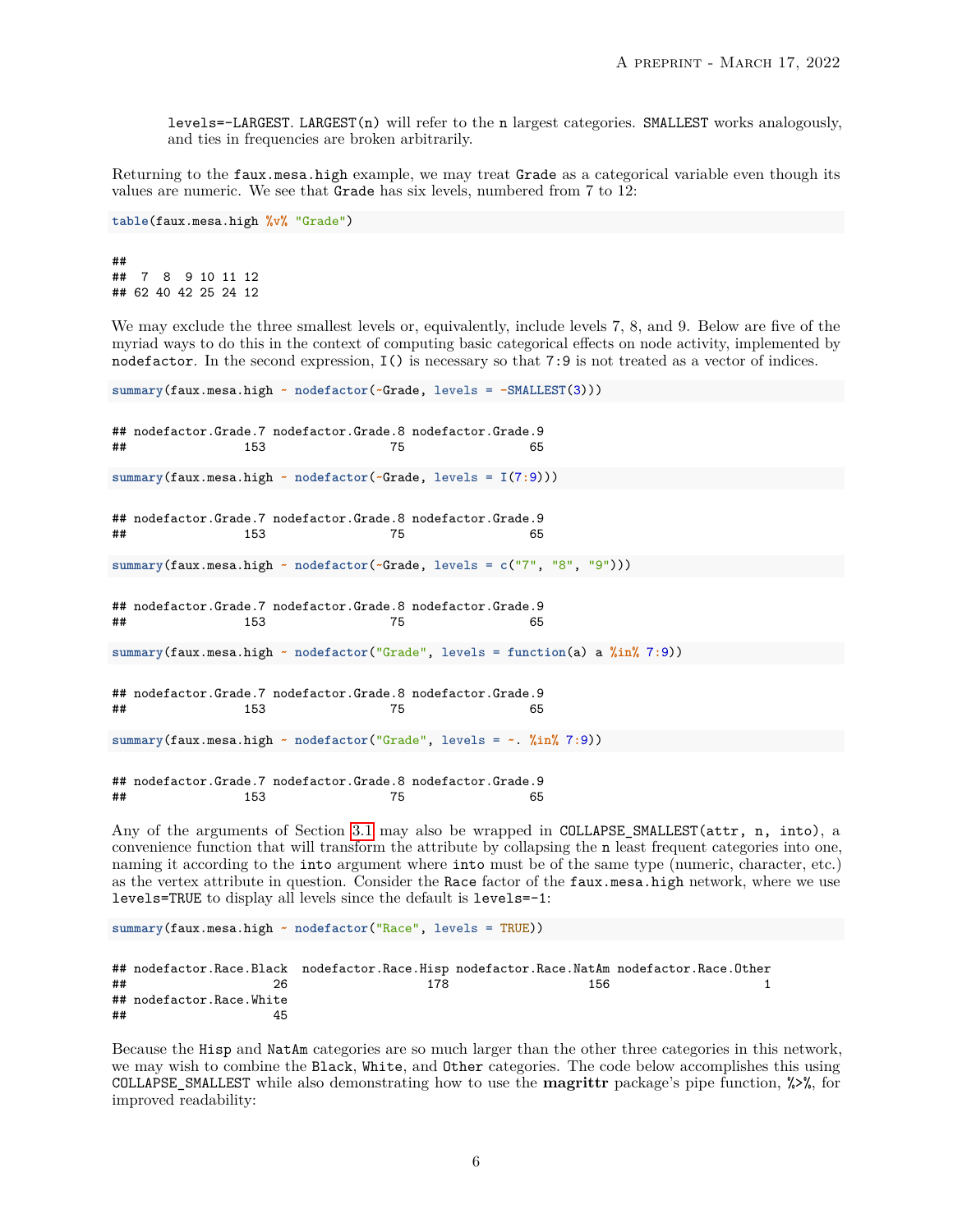```
library(magrittr)
summary(faux.mesa.high ~ nodefactor((~Race) %>%
    COLLAPSE_SMALLEST(3, "BWO"), levels = TRUE))
```
## nodefactor.Race.BWO nodefactor.Race.Hisp nodefactor.Race.NatAm ## 72 178 156

### **3.3 Mixing matrices**

Mixing matrices, which refer to the cross-tabulation of all edges by the categorical attributes of the two nodes, are a common feature in models that seek to represent selective mixing. The mm model term, which stands for "mixing matrix," generalizes the familiar nodemix term from the original **ergm** implementation for this purpose. Like nodemix, mm creates statistics consisting of the cells of a matrix of counts in which the columns and rows correspond to the levels of two categorical nodal covariates. For mm, however, these covariates may or may not be the same, making it more general. We use it here to demonstrate the levels2 argument.

Typing help("mm-ergmTerm") or, equivalently, ergmTerm?mm, shows that the binary-network version of the term takes the form mm(attrs, levels=NULL, levels2=-1). The attrs argument is a two-sided formula where the left and right sides are the rows and columns, respectively, of the mixing matrix; if only a one-sided formula or attribute name is given then the rows and columns are taken to be the same. The optional levels argument can similarly be a one- or two-sided formula, and it specifies the levels of the row and column variables to keep. Finally, the optional levels2 argument may be used to select only a subset of the matrix of statistics resulting from attrs and levels.

Using this functionality, we may specify custom mixing patterns that depend upon attribute values. For instance, if we believe that the break between junior high school (grades 7–9) and high school (grades 10–12) creates a barrier to friendships across the boundary, we can create an indicator variable Grade  $\geq 10$ , then compute a mixing matrix on that variable using mm using a single call:

```
# Mixing between lower and upper grades, with default specification:
summary(faux.mesa.high ~ mm(~Grade >= 10))
## mm[Grade>=10=FALSE,Grade>=10=TRUE] mm[Grade>=10=TRUE,Grade>=10=TRUE]
## 27 43
# Mixing with levels2 modified:
summary(faux.mesa.high ~ mm(~Grade >= 10, levels2 = NULL))
## mm[Grade>=10=FALSE,Grade>=10=FALSE] mm[Grade>=10=FALSE,Grade>=10=TRUE]
## 27
## mm[Grade>=10=TRUE,Grade>=10=TRUE]
\## 43
```
The Grade>=10 indicator variable is False (for junior high school) and True (for high school), and with the undirected friendships, this produces three possible combinations of the grade indicator—False/False, False/True, and True/True. For the default specification, levels = NULL keeps all levels of the Grade>=10 indicator variable and levels2 =  $-1$  eliminates the first statistic (False/False) in the set of 3. For the modified specification, the levels2 = NULL argument keeps all of the statistics.

We can also use the mm formula interface to filter out certain statistics from the full set of potential comparisons. An example from the nodal\_attributes vignette within the **ergm** package using the unmodified Grade attribute defines levels2 as a one-sided formula whose right side is a function that returns TRUE or FALSE, depending on whether both elements of .levels —the list of values taken by a pair of nodes—are in the set c(7, 8). The example therefore captures mixing statistics only involving students in grades 7 or 8:

```
summary(faux.mesa.high ~ mm("Grade", levels2 = ~sapply(.levels,
                     function(pair) pair[[1]] %in% c(7,8) && pair[[2]] %in% c(7,8))))
## mm[Grade=7,Grade=7] mm[Grade=7,Grade=8] mm[Grade=8,Grade=8]
## 75 0 33
```
Finally, we give an example using two covariates, allowing us to capture the tendency of sets of individuals defined by values of Grade to mix with sets of individuals defined by values of Race: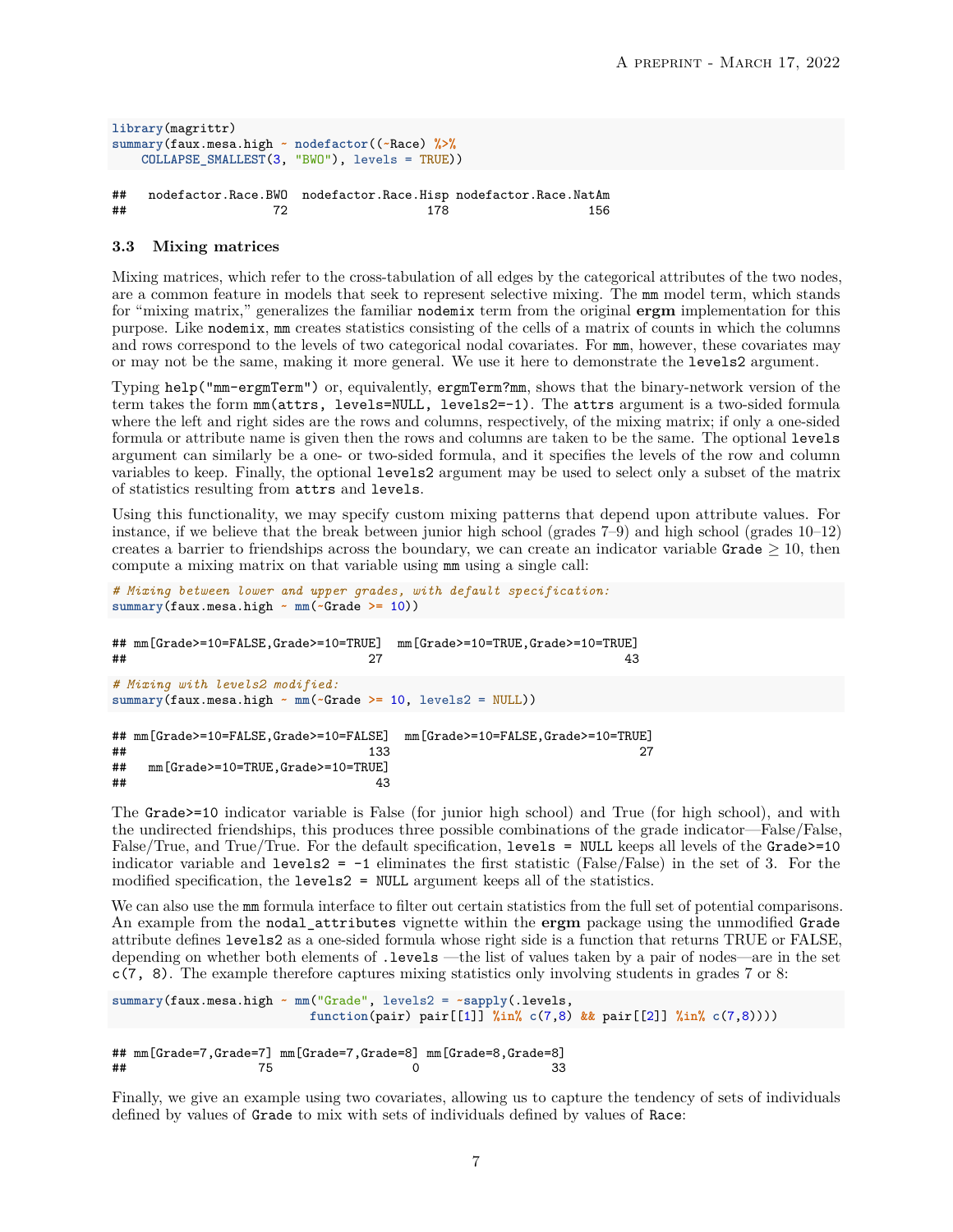```
summary(faux.mesa.high ~ mm(Grade>=10 ~ Race,
                             levels = TRUE ~ c("Hisp", "NatAm", "White")))
```

```
## mm[Grade>=10=TRUE,Race=Hisp] mm[Grade>=10=FALSE,Race=NatAm] mm[Grade>=10=TRUE,Race=NatAm]
## 43 115 41
## mm[Grade>=10=FALSE, Race=White] mm[Grade>=10=TRUE, Race=White]
\# \# \frac{15}{20}
```
With all values of Grade>=10 (i.e., False and True) and three values of Race allowed according to the levels argument, the full mixing matrix here would include  $2 \times 3$  statistics, though the default levels2=-1 omits the first of these so there is no Grade>=10=FALSE,Race=Hisp statistic. When interpreting mixing matrix effects of this type, bear in mind that two covariates need not partition the vertex set in the same ways. Here, for instance, there can be students both above and below grade 10 with each race/ethnicity.

The nodemix term can do many of the same things that mm can do. For both terms, levels2 can take a matrix as input; in particular, for nodemix this argument can take character matrices to map multiple cells to the same statistic. For instance, in the faux.mesa.high dataset, if we want to group all sex-homophilous (male-male or female-female) ties together in the same statistic while keeping the heterophilous (male-female) ties separate, we can pass to levels2 a  $2 \times 2$  matrix with matching non-blank entries along the diagonal and blanks off the diagonal:

```
m <- matrix(c("homophilous", "", "", "homophilous"), 2, 2)
summary(faux.mesa.high ~ nodemix("Sex", levels2 = m))
```

|    | ## mix.Sex.homophilous | mix.Sex.F.M |
|----|------------------------|-------------|
| ## | 132                    |             |

## <span id="page-7-0"></span>**4 Term operators**

**ergm** 4 introduces a new way to augment an ergm function call that we call a *term operator*, or simply *operator*. In mathematics, an operator is a function, like differentiation, that takes functions as its inputs; analogously, a term operator takes one or more ERGM formulas as input and transforms them by modifying their inputs and/or outputs. Most operators therefore have a general form  $X(formula, \ldots)$  where X is the name of the operator, typically capitalized, formula is a one-sided formula specifying the network statistics to be evaluated, and the remaining arguments control the transformation applied to the network before formula is evaluated and/or to the transformation applied to the network statistics obtained by evaluating formula. Operators are documented alongside other terms, accessible as help("[name]-ergmTerm") or ergmTerm?[name], and we describe some frequently used operators below.

#### <span id="page-7-2"></span>**4.1 Network filters**

Several operators allow the user to evaluate model terms on filtered versions of the network, i.e., on particular subsets of the existing nodes and/or edges.

#### **4.1.1 Filtering edges**

The operator F(formula, filter) evaluates the terms in formula on a filtered network, with filtering specified by filter. Here, filter is the right-hand side of a formula that must contain one binary dyadindependent ergm term, having exactly one statistic with a dyadwise contribution of 0 for a 0-valued dyad. That is, the term must be expressible as

<span id="page-7-1"></span>
$$
g(\mathbf{y}) = \sum_{(i,j)\in\mathbb{Y}} f_{i,j}(y_{i,j}),
$$
\n(2)

where for all possible  $(i, j)$ ,  $f_{i,j}(0) = 0$ . One may verify that condition [\(2\)](#page-7-1) implies that an ERGM containing the single term  $g(\mathbf{y})$  has the property that the dyads  $Y_{i,j}$  are jointly independent, which is why such a term is called "dyad-independent". Examples of such terms include nodemix, nodematch, nodefactor, nodecov, and edgecov. Then, formula will be evaluated on a network constructed by taking **y** and keeping only those edges for which  $f_{i,j}(y_{i,j}) \neq 0$ . This predicate can be modified slightly by very simple comparison or logical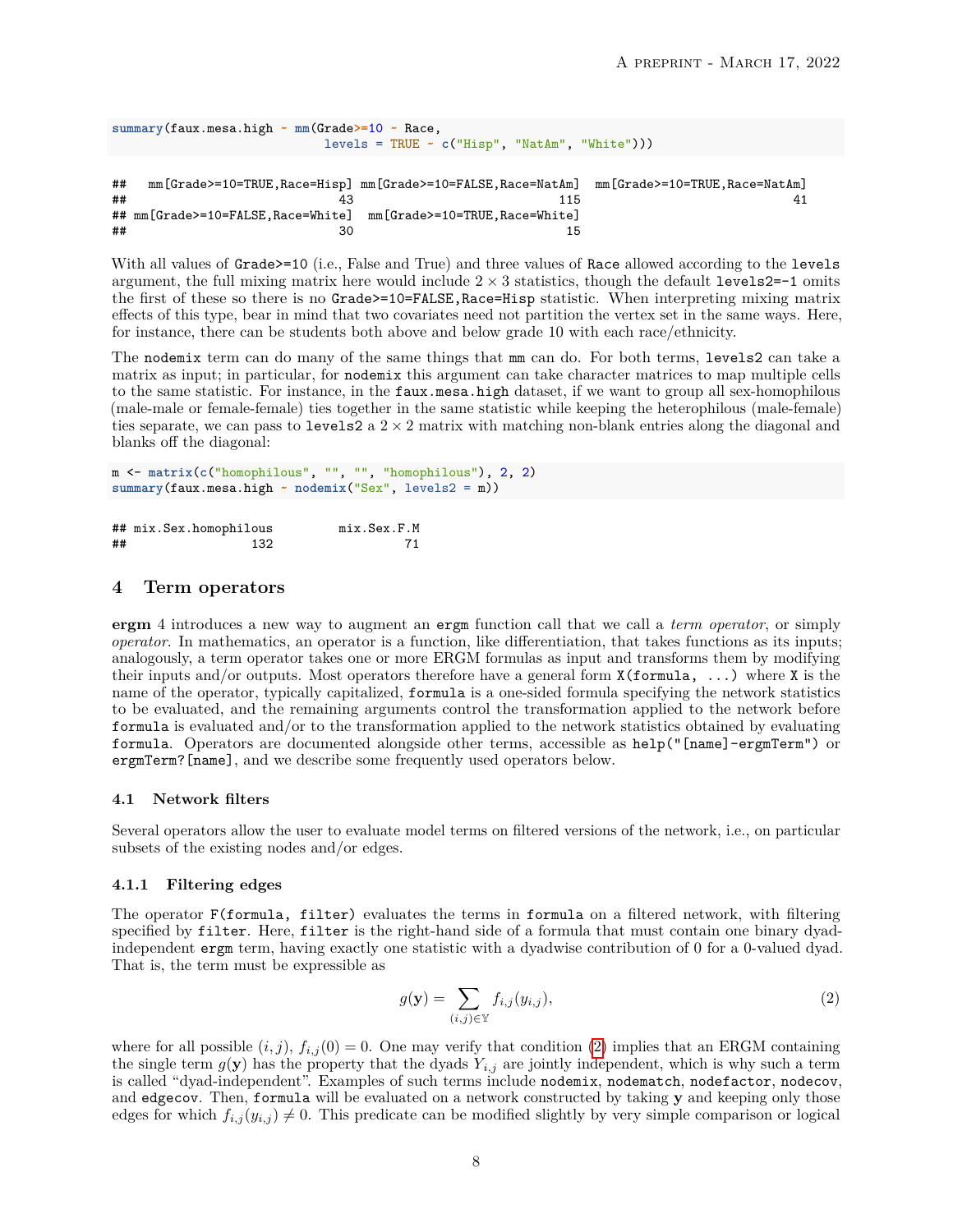<span id="page-8-0"></span>

Figure 1: The monks dataset, with edges indicating directed liking relationships at any of three time points and nodes numbered from 1 to 18 and with group membership as assigned by Sampson indicated by L for Loyalists, O for Outcasts, and T for Young Turks.

expressions in the filter formula. In particular, placing ! in front of the term negates it (i.e., keep (*i, j*) only if  $f_{i,j}(y_{i,j}) = 0$  and comparison operators (==, <, etc.) allow comparing  $f_{i,j}(y_{i,j})$  to values other than 0.

Sampson's Monks (Sampson, 1968) can provide illustrative examples. **ergm** includes a version of these data reporting cumulative liking nominations over the three time periods Sampson asked a group of monks to identify those they liked. This directed, 18-node network is depicted in Figure [1.](#page-8-0)

```
data(sampson)
lab <- paste0(1:18, " ", substr(samplike %v% "group", 1, 1), ": ", samplike %v% "vertex.names")
plot(samplike, displaylabels = TRUE, label = lab)
```
As an example of the F operator, the code below uses four different methods to summarize the number of ties between pairs of nodes in the Turks group in the samplike dataset:

```
data(sampson)
summary(samplike ~ nodematch("group", diff=TRUE, levels="Turks")
                 + F(~nodematch("group"), ~nodefactor("group", levels="Turks"))
                 + F(~edges, ~nodefactor("group", levels="Turks") == 2)
                 + F(~edges, ~!nodefactor(~group!="Turks")))
```

```
## nodematch.group.Turks
\## 30
## F(nodefactor("group",levels="Turks"))~nodematch.group
\## 30
## F(nodefactor("group",levels="Turks")==2)~edges
\## 30
## F(!nodefactor(~group!="Turks"))~edges
\## 30
```
Here, the third method works because this particular  $f_{i,j}(y_{i,j})$  counts how many of the two nodes *i* and *j* are Turks, and so equals 2 if and only if both are; and the fourth method works because the new  $f_{i,j}(y_{i,j})$  is 0 only if neither *i* nor *j* is a non-Turks node.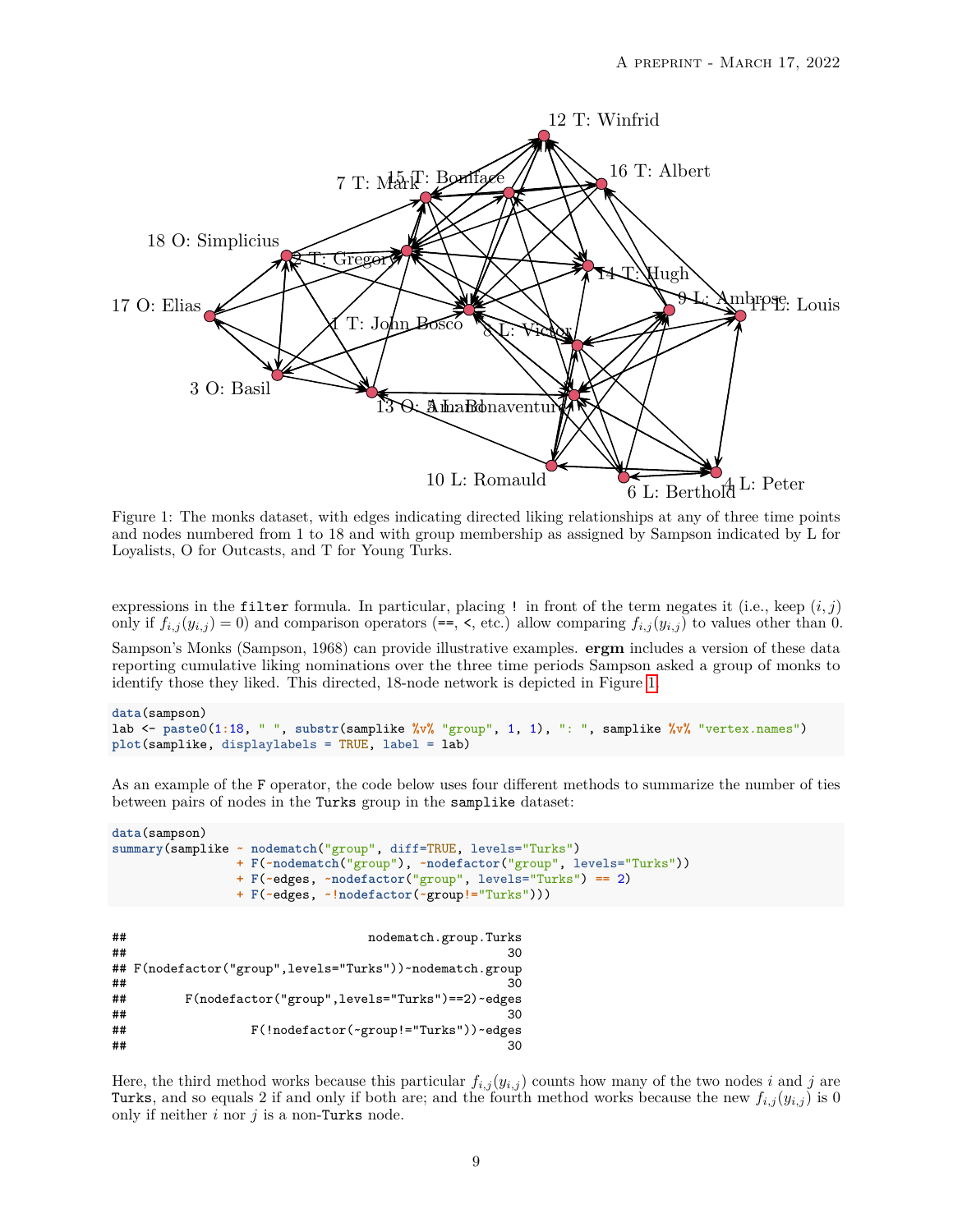It is also possible to filter on a quantitative variable. For instance, an alternative way to count the number of edges in faux.mesa.high that match on "Grade" is to report total edges after filtering by node pairs whose absolute difference on the "Grade" variable is less than 1:

```
cbind(summary(faux.mesa.high ~ nodematch("Grade")),
     summary(faux.mesa.high ~ F(~edges, ~absdiff("Grade") < 1)))
```
## [,1] [,2] ## nodematch.Grade 163 163

While filter must be dyad-independent, formula can have dyad-dependent terms as well. For instance, we may count the transitive triples—i.e., triples  $(i, j, k)$  where  $y_{i,j} = y_{j,k} = y_{i,k} = 1$ —in the samplike network, then perform the same count on the subnetwork consisting only of those edges connecting two monks not in attendance in the minor seminary of Cloisterville before coming to the monastery:

**summary**(samplike **~** ttriple **+ F**(**~**ttriple, **~nodefactor**("cloisterville") **==** 0))

## ttriple F(nodefactor("cloisterville")==0)~ttriple  $\#$ # 154 12

#### **4.1.2 Treating directed networks as undirected**

The operator Symmetrize(formula, rule) evaluates the terms in formula on an undirected network constructed by symmetrizing the underlying directed network according to rule. The possible values of rule, which match the terminology of the symmetrize function of the **sna** package, are (a) "weak", (b) "strong", (c) "upper", and (d) "lower"; for any  $i < j$ , these four values result in an undirected tie between  $i$  and  $j$  if and only if (a) either  $y_{i,j}$  or  $y_{j,i}$  equals 1, (b) both  $y_{i,j}$  and  $y_{j,i}$  equal 1, (c)  $y_{i,j} = 1$ , and (d)  $y_{j,i} = 1$ . For example,

**summary**(samplike **~ Symmetrize**(**~**edges, "strong") **+** mutual **+ Symmetrize**(**~**edges, "weak") **+** edges)

|    | ## Symmetrize(strong)~edges | mutual | Symmetrize(weak)~edges |
|----|-----------------------------|--------|------------------------|
| ## |                             | 28     | 60                     |
| ## | edges                       |        |                        |
| ## | 88                          |        |                        |

will compute the number of node pairs  $i < j$  with reciprocated edges, equivalent to mutuality, i.e.,  $y_{i,j} =$  $y_{j,i} = 1$ , along with the number of node pairs in which at least one edge is present; summing these values yields the total number of directed edges.

## **4.1.3 Extracting subgraphs**

The operator S(formula, attrs) evaluates the terms in formula on an induced subgraph constructed from vertices identified by attrs. The attrs argument either takes a value as explained in Section [3.2](#page-4-0) for the nodes= argument or, to obtain a bipartite network, a two-sided formula with the left-hand side specifying the tails and the right-hand side specifying the heads. For instance, suppose that we wish to model the density and mutuality dynamics within the group "Young Turks" as different from those of the rest of the network:

```
coef(summary(ergm(samplike~edges + mutual + S(~edges + mutual, ~(group == "Turks")),
                  control = snctrl(seed = 123))))
```

| ## |                                                   |                     |  |  | Estimate Std. Error MCMC % z value | Pr(> z )                    |
|----|---------------------------------------------------|---------------------|--|--|------------------------------------|-----------------------------|
|    | ## edges                                          | -2.007074 0.2377493 |  |  |                                    | $0 - 8.441979$ 3.120095e-17 |
|    | ## mutual                                         | 2.351613 0.4996500  |  |  |                                    | 0 4.706519 2.519819e-06     |
|    | ## S((group=="Turks"))~edges 2.812378 0.8650057   |                     |  |  |                                    | 0 3.251282 1.148857e-03     |
|    | ## S((group=="Turks"))~mutual -2.165222 1.1965294 |                     |  |  |                                    | $0 - 1.8095857.036009e-02$  |

Thus, the density within the group is statistically significantly higher, whereas the reciprocation within the group is lower, though not statistically significantly at the 5% level.

As another example, illustrated in Figure [2,](#page-10-0) consider the directed edges from non-Young Turks to Young Turks. Creating the induced subgraph from these edges results in a bipartite network—which is always taken to be undirected even though the edges were originally directed—we may count the number of four-cycles: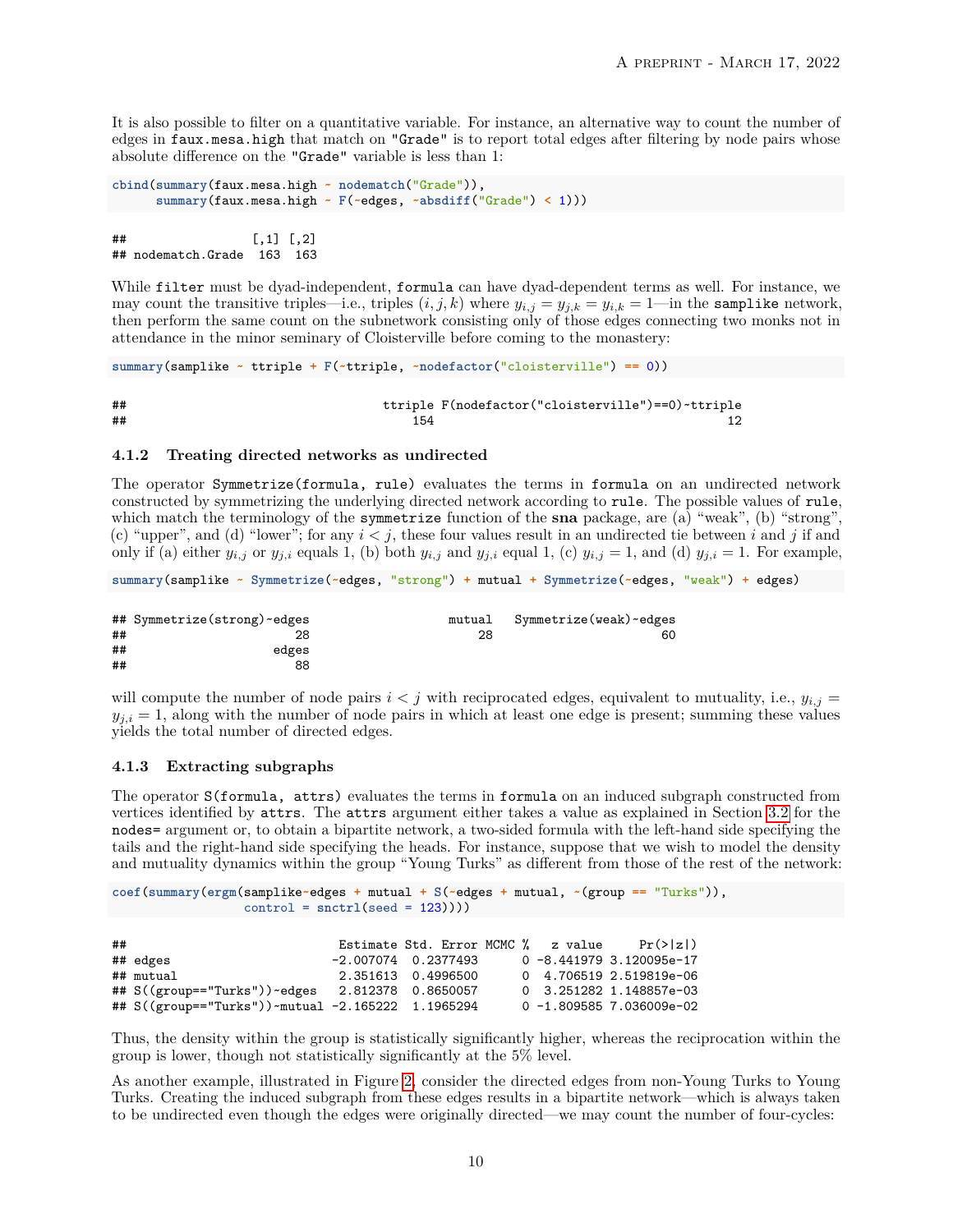<span id="page-10-0"></span>

Figure 2: A bipartite induced subgraph between Turks (green) and Non-Turks (yellow). Edges involved in at least one undirected 4-cycle are emphasized. When directed edges from Non-Turks to Turks (black) are viewed as bipartite (undirected) edges, we obtain 4-cycles  $(3, 1, 18, 2)$ ,  $(3, 1, 8, 2)$ , and  $(8, 1, 18, 2)$ . When directed edges from Turks to Non-Turks (dotted red) are also included, we obtain the additional 4-cycles (8, 1, 18, 7) and (8, 2, 18, 7).

```
summary(samplike ~ S(~cycle(4), (group != "Turks") ~ (group == "Turks")))
```

```
## S((group!="Turks"),(group=="Turks"))~cycle4
\## 3
```
On the other hand, if we treat the original network as undirected using Symmetrize before creating the induced bipartite subgraph, we see additional four-cycles. This example also illustrates that term operators may be nested arbitrarily:

```
summary(samplike ~ Symmetrize(~S(~cycle(4), (group != "Turks") ~ (group == "Turks")), "weak"))
```

```
## Symmetrize(weak)~S((group!="Turks"),(group=="Turks"))~cycle4
\##
```
Finally, we illustrate a common use case in which Symmetrize is used to analyze mutuality in a directed network as a function of a predictor. The faux.dixon.high dataset is a directed friendship network of seventh through twelfth graders. Suppose we wish to check how strongly the tendency toward mutuality in friendships is affected by students' closeness in grade level.

```
data(faux.dixon.high)
FDHfit <- ergm(faux.dixon.high ~ edges + mutual + absdiff("grade")
               + Symmetrize(~absdiff("grade"), "strong"), control=snctrl(seed=321))
coef(summary(FDHfit))
```

| ## |                                                             |                         |  | Estimate Std. Error MCMC % z value | $Pr(\ge  z )$                |
|----|-------------------------------------------------------------|-------------------------|--|------------------------------------|------------------------------|
|    | ## edges                                                    | -3.2492290 0.04728446   |  |                                    | $0 - 68.716639$ 0.000000e+00 |
|    | ## mutual                                                   | 3.2447618 0.11742536    |  |                                    | 0 27.632549 4.523720e-168    |
|    | ## absdiff.grade                                            | $-0.9139858$ 0.04289319 |  |                                    | $0 - 21.3084139.485629e-101$ |
|    | ## Symmetrize(strong)~absdiff.grade $-0.4130642$ 0.17653795 |                         |  |                                    | $0 -2.339804$ 1.929386e-02   |

After correcting for the overall network density, the propensity for friendships to be reciprocated, and the predictive effect of grade difference on friendship formation, the difference in grade level has a statistically significant negative effect on the tendency to form mutual friendships  $(p$ -value  $= 0.019$ ).

# <span id="page-10-1"></span>**4.2 Interaction effects**

For binary ERGMs, interactions between dyad-independent ergm terms can be specified in a manner similar to lm and glm via the : and \* operators. (See Section [4.1](#page-7-2) for a definition of dyad-independent.)

Let us first consider the colon (:) operator. Generally, if term A creates  $p_A$  statistics and term B creates  $p_B$ statistics, then A:B will create  $p_A \times p_B$  new statistics. If A and B are dyad-independent terms, expressed for  $a = 1, \ldots, p_A$  and  $b = 1, \ldots, p_B$  as

$$
g_{\mathbf{A}}(\mathbf{y}) = \sum_{(i,j) \in \mathbb{Y}} x_{i,j}^{\mathbf{A}} y_{i,j} \text{ and } g_{\mathbf{B}}(\mathbf{y}) = \sum_{(i,j) \in \mathbb{Y}} x_{i,j}^{\mathbf{B}} y_{i,j}
$$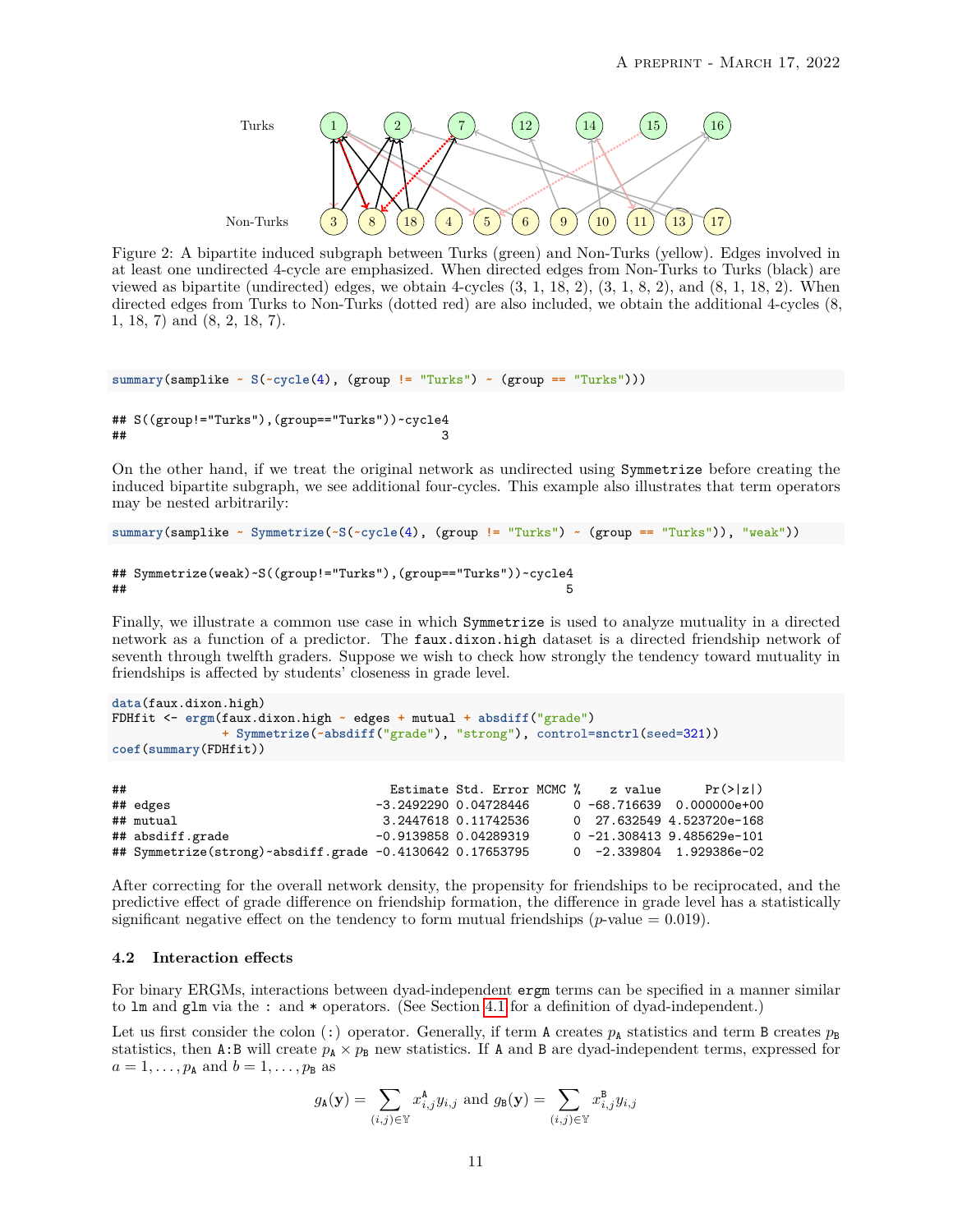for appropriate covariate matrices  $X^{\mathbf{A}}$  and  $X^{\mathbf{B}}$ , then the corresponding interaction term is

<span id="page-11-0"></span>
$$
g_{\mathbf{A}:\mathbf{B}}(\mathbf{y}) = \sum_{(i,j)\in\mathbb{Y}} x_{i,j}^{\mathbf{A}} x_{i,j}^{\mathbf{B}} y_{i,j}.
$$
 (3)

As an example, consider the Grade and Sex effects, expressed as model terms via nodefactor, in the faux.mesa.high dataset:

```
summary(faux.mesa.high ~ nodefactor("Grade", levels = TRUE):nodefactor("Sex"))
```

| ## |                                                                              | nodefactor.Grade.7:nodefactor.Sex.M nodefactor.Grade.8:nodefactor.Sex.M  |
|----|------------------------------------------------------------------------------|--------------------------------------------------------------------------|
| ## |                                                                              | 99                                                                       |
| ## |                                                                              | nodefactor.Grade.9:nodefactor.Sex.M nodefactor.Grade.10:nodefactor.Sex.M |
| ## |                                                                              |                                                                          |
|    | ## nodefactor.Grade.11:nodefactor.Sex.M nodefactor.Grade.12:nodefactor.Sex.M |                                                                          |
| ## |                                                                              | 26.                                                                      |

In the call above, we deliberately include all Grade-factor levels via levels=TRUE, whereas we employ the default behavior of nodefactor for the Sex factor, which leaves out one level. Thus, the 6-level Grade factor and the 2-level Sex factor, with one level of the latter omitted, produce  $6 \times 1$  interaction terms in this example.

The \* operator, by contrast, produces all interactions in addition to the main effects or statistics. Therefore, in the scenario described above,  $A*B$  will add  $p_A + p_B + p_A \times p_B$  statistics to the model. Below, we use the default behavior of nodefactor on both the 6-level Grade factor and the 2-level Sex factor, together with an additional edges term, to produce a model with  $1+5+1+5 \times 1$  terms:

```
m <- ergm(faux.mesa.high ~ edges + nodefactor("Grade") * nodefactor("Sex"))
print(summary(m), digits = 3)
```

```
## Call:
## ergm(formula = faux.mesa.high ~ edges + nodefactor("Grade") *<br>## nodefactor("Sex"))
     nodefactor("Sex"))
##
## Maximum Likelihood Results:
##<br>##
                                 Estimate Std. Error MCMC % z value Pr(>|z|)## edges -3.028 0.173 0 -17.53 < 1e-04 ***
## nodefactor.Grade.8 -1.424 0.263 0 -5.41 < 1e-04 ***
## nodefactor.Grade.9 -1.166 0.229 0 -5.10 < 1e-04 ***
## nodefactor. Grade. 10
## nodefactor.Grade.11 -0.328 0.237 0 -1.38 0.16714
## nodefactor.Grade.12 -0.794 0.324 0 -2.45 0.01429 *
## nodefactor.Sex.M -1.764 0.240 0 -7.36 < 1e-04 ***
## nodefactor.Grade.8:nodefactor.Sex.M 1.386 0.202 0 6.86 < 1e-04 ***
## nodefactor.Grade.9:nodefactor.Sex.M 1.012 0.211 0 4.79 < 1e-04 ***
## nodefactor.Grade.10:nodefactor.Sex.M 1.347 0.264 0 5.11 < 1e-04 ***
## nodefactor.Grade.11:nodefactor.Sex.M 0.419 0.240 0 1.75 0.08074 .
## nodefactor.Grade.12:nodefactor.Sex.M  1.059  0.290 0
## ---
## Signif. codes: 0 '***' 0.001 '**' 0.01 '*' 0.05 '.' 0.1 ' ' 1
##
## Null Deviance: 28987 on 20910 degrees of freedom
  Residual Deviance: 2189 on 20898 degrees of freedom
##
## AIC: 2213 BIC: 2308 (Smaller is better. MC Std. Err. = 0)
```
Equation [\(3\)](#page-11-0) implies that the change statistic corresponding to dyad  $(i, j)$  is given by  $x_{i,j}^{\mathtt{A}}x_{i,j}^{\mathtt{B}}$ ; that is, the change statistic for the interaction is the product of the change statistics. One may define interaction change statistics for arbitrary pairs of terms similarly—that is, by taking the interaction change statistic as the product of the corresponding change statistics—though in the case of dyad-dependent terms it is unclear that a change statistic obtained as the product of change statistics corresponds to any ERGM sufficient statistic in the sense of Equation [\(1\)](#page-1-0). Therefore, attempting to create interactions involving dyad-dependent terms will create an error by default in **ergm**. If one wishes to create such interactions anyway, the default behavior may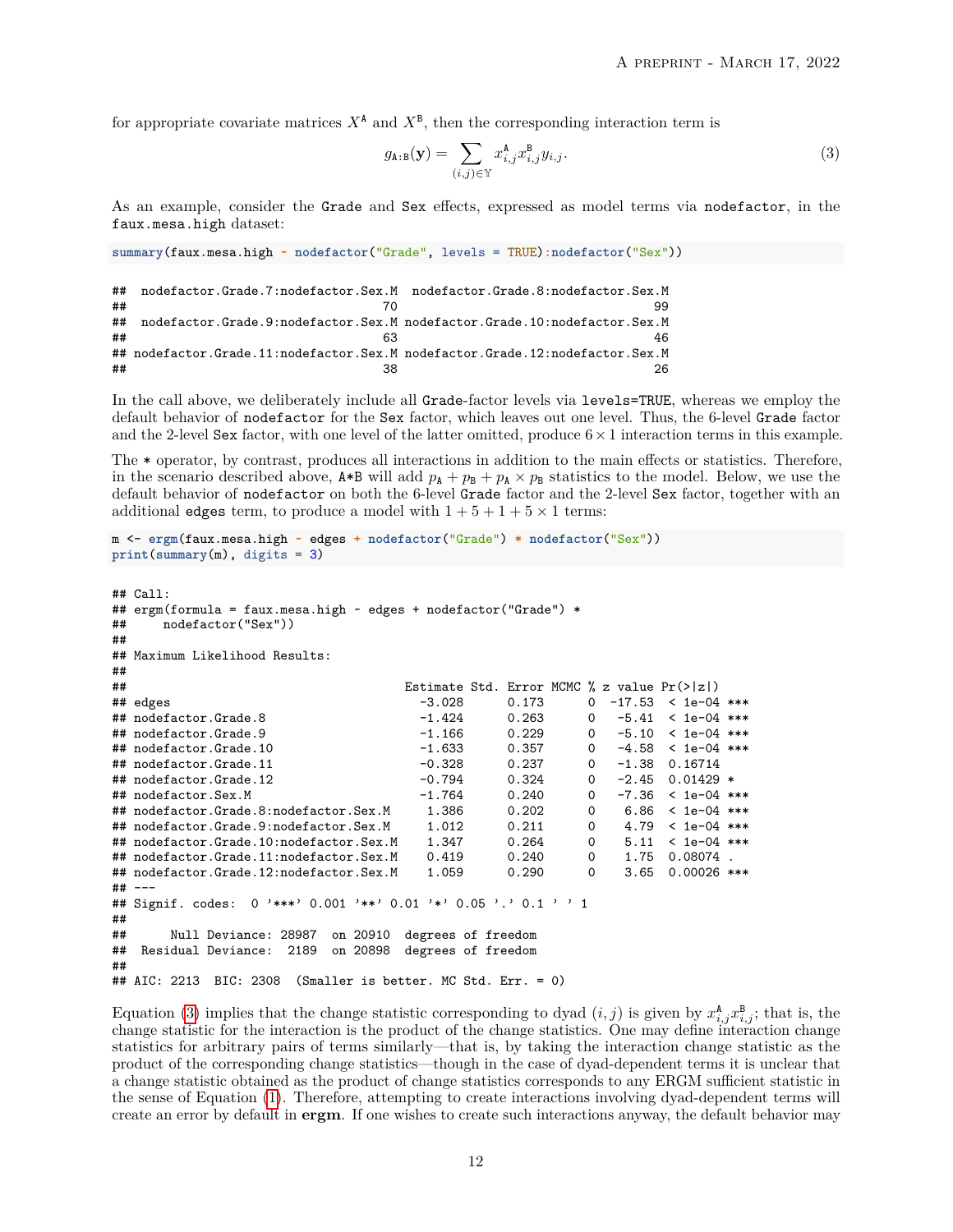be changed using the interact.dependent term option as described in Section [8.6.2.](#page-26-0) Interactions involving curved ERGM terms are not supported in **ergm** 4.

Since interaction terms are defined by multiplying change statistics dyadwise and then (for dyad-independent terms) summing over all dyads, interactions of terms are not the same as products of those terms. For instance, given a nodal covariate "a", the interaction of nodecov("a") with itself is different than the effect of the square of the covariate, as we observe in the case of the wealth covariate of the (undirected) Florentine marriage dataset:

```
data(florentine)
summary(flomarriage ~ nodecov("wealth"):nodecov("wealth") + nodecov(~wealthˆ2))
## nodecov.wealth:nodecov.wealth nodecov.wealth^2
```
# ## 284058 187814

# **4.3 Reparametrizing the model**

The term operator Sum(formulas, label) allows arbitrary linear combinations of existing statistics to be added to the model. Suppose  $\mathbf{g}_1(\mathbf{y}), \ldots, \mathbf{g}_K(\mathbf{y})$  is a set of K vector-valued network statistics, each corresponding to one or more ergm terms and of arbitrary dimension. Also suppose that  $A_1, \ldots, A_K$  is a set of known constant matrices all having the same number of rows such that each matrix multiplication  $A_k$ **g**<sub>*k*</sub>(**y**) is well-defined. Then it is now possible to define the statistic

$$
\mathbf{g}_{\text{Sum}}(\mathbf{y}) = \sum_{k=1}^{K} A_k \mathbf{g}_k(\mathbf{y}).
$$

The first argument to Sum is a formula or a list of *K* formulas, each representing a vector statistic. If a formula has a left-hand side, the left-hand side will be used to define the corresponding  $A_k$  matrix: If it is a scalar or a vector,  $A_k$  will be a diagonal matrix thus multiplying each element by its corresponding element; and if it is a matrix,  $A_k$  will be used directly. When no left-hand side is given,  $A_k$  is defined as 1. To simplify this function for some common cases, if the left-hand side is "sum" or "mean", the sum (or mean) of the statistics in the formula is calculated.

As an example, consider a vector of statistics consisting of the numbers of friendship ties received by each subgroup of Sampson's monks:

```
summary(samplike ~ nodeifactor("group", levels = TRUE))
```
#### ## nodeifactor.group.Loyal nodeifactor.group.Outcasts nodeifactor.group.Turks **##** 29 29 13 13 46

We may create a single statistic equal to the friendship ties received by both groups of non-Outcasts by adding the first and third components of the **nodefactor** vector, either by left-multiplying by  $\begin{bmatrix} 1 & 0 & 1 \end{bmatrix}$  or by deselecting the second component at the nodeifactor level and summing the remaining two:

```
summary(samplike ~ Sum(cbind(1, 0, 1) ~ nodeifactor("group", levels = TRUE), "nf.L_T") +
                   Sum("sum" ~ nodeifactor("group", levels = -2), "nf.L_T"))
```

```
## Sum~nf.L_T Sum~nf.L_T
## 75 75
```
Whereas the Sum operator operates on network statistics, Parametrize(formula, params, map, gradient=NULL, minpar=-Inf, maxpar=+Inf, cov=NULL) operates on the parameters. The formula argument specifies a vector statistic  $\mathbf{g}_k(\mathbf{y})$  involving one or more terms and, if curved terms are specified, a mapping  $\eta_k(\theta)$ . The remaining arguments follow the curved ERGM template: The function map must take arguments x, n, and ... and map the parameter vector (whose length and names are specified by the params argument) into the domain of  $\eta_k$ , transforming an ERGM term  $\eta_k(\theta_k)^\top \mathbf{g}_k(\mathbf{y})$  to  $\eta_k(\eta_\star(\theta_k))^\top \mathbf{g}_k(\mathbf{y})$ , where  $\eta_{\star}$  is the function specified by map. The function gradient must take the same arguments as map and return the gradient matrix, minpar and maxpar specify the box constraints of the domain of map, and cov provides an optional argument to map. If formula is not curved,  $\eta_k(\theta)$  is simply the identity function.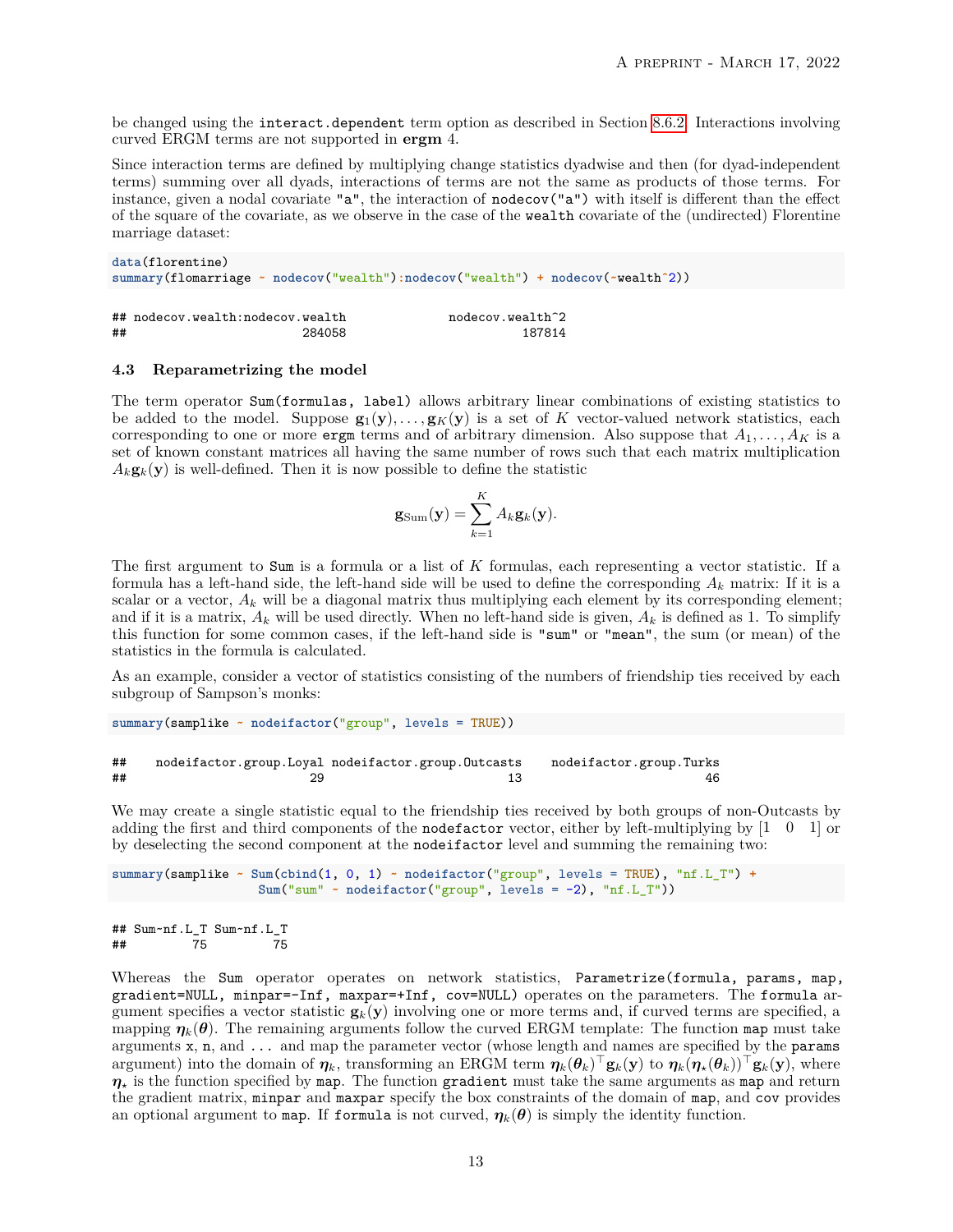To simplify this function for some common special cases, if map="rep", the parameter vector will simply be replicated to make it as long as required by  $\eta_k(\theta)$ , and the gradient will be evaluated automatically. Similarly, if the user is certain that map is linear or affine, the gradient will be calculated automatically if gradient="linear" is specified.

To illustrate this, consider a simple model with the baseline edge effect and a single attractiveness effect for monks who are not Outcasts. Following are four different ways to specify this model:

```
# Calculated nodal covariate:
f1 <- samplike ~ edges + nodeifactor(~group != "Outcasts")
summary(f1)
## edges nodeifactor.group!="Outcasts".TRUE
## 88 75
# Transform the statistic:
```

```
f2 <- samplike ~ edges +
```

```
Sum(cbind(1,0,1) ~ nodeifactor("group",levels=TRUE), "nf.L_T")
summary(f2)
```

```
## edges Sum~nf.L_T
## 88 75
```

```
# Transform the parameters:
f3 <- samplike ~ edges + Parametrize(~nodeifactor("group", levels=TRUE), "nf.L_T",
                                function(x, n, ...) c(x, 0, x), gradient="linear")
```
**summary**(f3)

| ## | edges                                                | nodeifactor.group.Loyal nodeifactor.group.Outcasts                                                  |    |
|----|------------------------------------------------------|-----------------------------------------------------------------------------------------------------|----|
| ## | 88                                                   | 29                                                                                                  | 13 |
| ## | nodeifactor.group.Turks                              |                                                                                                     |    |
| ## | 46                                                   |                                                                                                     |    |
|    |                                                      |                                                                                                     |    |
|    | # Select groups, replicate parameter:<br>summary(f4) | f4 <- samplike $\sim$ edges + Parametrize( $\sim$ nodeifactor("group", levels=-2), "nf.L T", "rep") |    |
| ## |                                                      | edges nodeifactor.group.Loyal nodeifactor.group.Turks                                               |    |

## 88 29 46

We may now verify that all four fitted models return the same parameter estimates:

**cbind**(**coef**(**ergm**(f1)), **coef**(**ergm**(f2)), **coef**(**ergm**(f3)), **coef**(**ergm**(f4)))

```
## [,1] [,2] [,3] [,4]
## edges -1.4423838 -1.4423838 -1.4423838 -1.4423838
## nodeifactor.group!="Outcasts".TRUE 0.6661217 0.6661217 0.6661217 0.6661217
```
Whereas the Sum operator calculates linear combinations of network statistics, the Prod operator calculates the products of their powers. As of this writing, it is implemented for positive statistics only, by first applying the Log operator (which returns the natural logarithm, log in R, of the statistics passed to it), then the Sum operator, and finally the Exp operator (which returns the exponential function, exp in R). As a simple illustration, we may verify that the Sum and Prod operators do in fact produce network statistics as expected if we simply use each with a list of formulas having no left hand side:

```
summary(faux.dixon.high ~ edges + mutual + Sum(list(~edges, ~mutual), "EdgesAndMutual")
        + Prod(list(~edges, ~mutual), "EdgesAndMutual"))
```

| ## | edges | mutual | Sum~EdgesAndMutual Exp~Sum~EdgesAndMutual |        |
|----|-------|--------|-------------------------------------------|--------|
| ## | 1197  |        | 1416                                      | 262143 |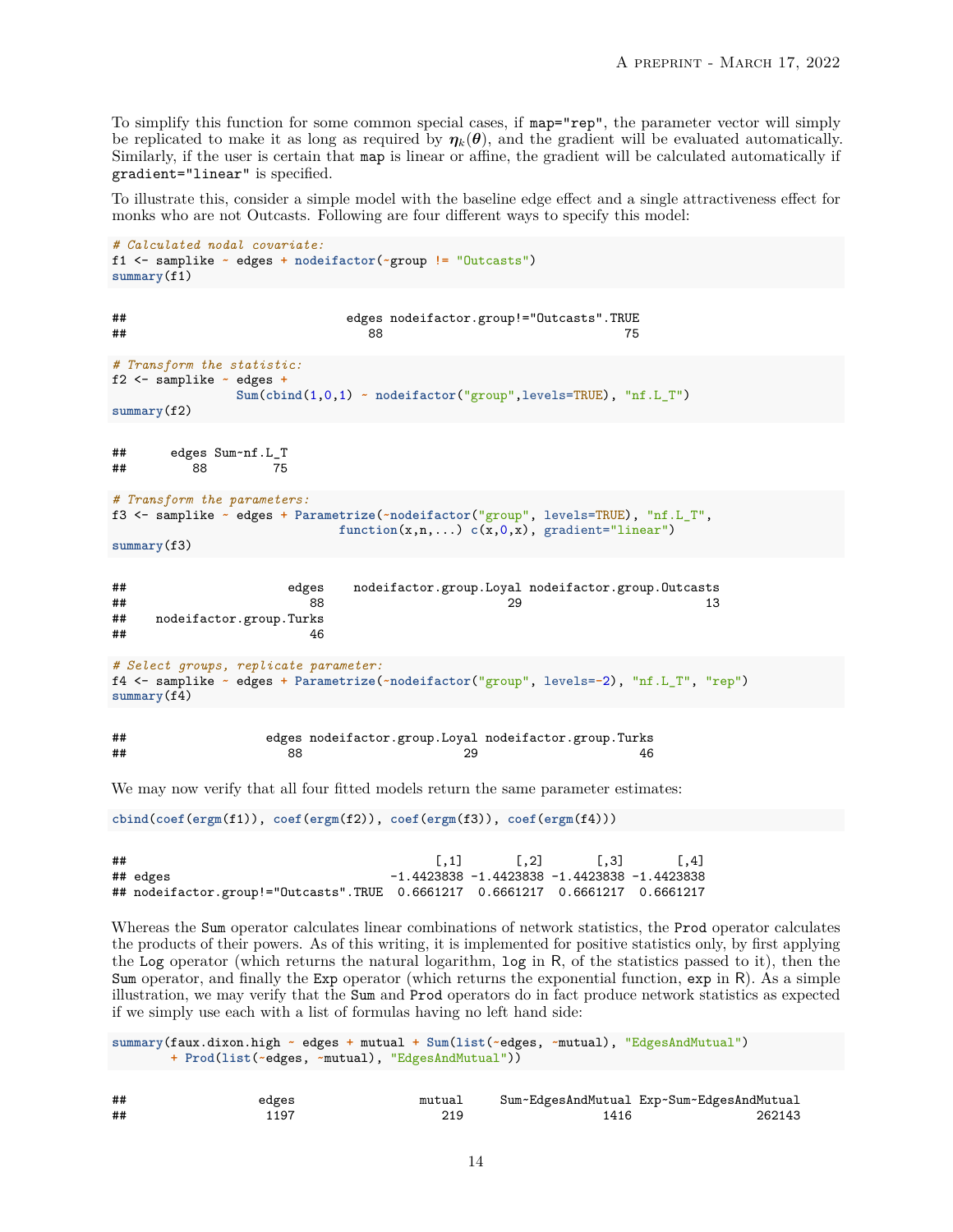# **5 Sample space constraints**

In Section [1,](#page-0-0) we saw that the sample space  $\mathcal Y$  is a subset of the power set  $2^{\mathbb Y}$ , where  $\mathbb Y$  in itself a subset of all potential relationships. Many applications in fact take Y to be the set of all relationships and  $\mathcal{Y} = 2^{\mathbb{Y}}$ , but it is sometimes desirable to restrict the sample space by placing constraints on which relationships  $(i, j)$  are allowed in Y and further which networks  $y \in 2^{\tilde{Y}}$  are allowed in y. As a simple example, a bipartite network allows only edges connecting nodes from one subset, or mode, to nodes from its complement. This particular constraint is so commonly used that it is hard-coded into **network** and **ergm**. As another example, consider the inverse of a bipartite setting, in which edges are only allowed *within* subsets of the node set, a situation often called a block-diagonal constraint. As still another, some applications impose a cap on the degree of any node, which constrains the sample space to include only those networks in which every node has a permitted degree.

In all of the cases above, correct statistical inference for ERGMs depends on correctly incorporating constraints into the fitting process. They are specified using the constraints argument, a one-sided formula whose terms specify the constraints on the sample space. For example, constraints = ~edges specifies  $\mathcal{Y}^{\text{edges}} = {\mathbf{y}' \in \mathcal{Y} : |\mathbf{y}'| = |\mathbf{y}|\},\$  where **y** is the observed network, specified on the left-hand side. Some constraints, such as fixedas(y1,y0) focus on constraining  $\mathbb{Y}$ —in this case, as  $\mathbb{Y}^{fixedas(y1,y0)} = \{(i,j) \in \mathbb{Y} :$  $(i, j) \in \mathbf{y}^1 \wedge (i, j) \notin \mathbf{y}^0$ }—with  $\mathcal{Y} \equiv 2^{\mathbb{Y}}$ .

Multiple constraints can be specified on a formula, separated by + to impose a new constraint in additional to prior or (in some instances) - to relax preceding constraints. Earlier versions of the **ergm** package implemented a number of constraints, as described for example in Section 3 of Morris et al. (2008). Since that time, many additional types of constraints and methods for imposing them have been added, some of which we describe in this section. A full list of currently implemented constraints is obtained via ? ergmConstraint, and a specific constraint [name] can be looked up with help("[name]-ergmConstraint") or ergmConstraint?[name].

# **5.1 Arbitrary combinations of dyad-independent constraints**

In general, every combination of constraints requires a somewhat different Metropolis–Hastings proposal algorithm for efficient sampling, and so it may be impractical support every possible combination of constraints. *Dyad-independent* constraints, which affect Y only through Y, and do not induce stochastic dependencies among the dyad states, are an exception. These include constraining specific dyads (such as the above-mentioned observed and fixedas constraints), dyads incident on specific actors (such as the egocentric constraint), and block-diagonal structure; and *any* combination of dyad-independent constraints is a dyad-independent constraint. For some such combinations, **ergm** and other packages provide optimized implementations. For the rest, **ergm** falls back to a general but efficient implementation that uses run-length encoding tools provided by package **rle** (Krivitsky, 2020) to efficiently store sets of non-constrained dyads and rejection sampling to efficiently select a dyad for the proposal.

Here, we illustrate some of **ergm**'s capabilities using a dataset due to Coleman (1964) that is small enough that computational inefficiency will not present problems. These data are self-reported friendship ties among 73 boys measured at two time points during the 1957–1958 academic year and they are included as a  $2 \times 73 \times 73$ array and documented in the **sna** package. We use the Coleman data to create a network object with  $2 \times 73$ nodes:

```
library(sna)
data(coleman)
cole <- matrix(0, 2 * 73, 2 * 73)
# Upper left and lower right blocks:
cole[1:73, 1:73] <- coleman[1, , ]
cole[73 + (1:73), 73 + (1:73)] <- coleman[2, , ]
# Upper right and lower left blocks:
diag(cole[1:73, 73 + (1:73)]) <- diag(cole[73 + (1:73), 1:73]) <- 1
ncole <- network(cole)
ncole %v% "Semester" <- rep(c("Fall", "Spring"), each = 73)
ncole
```

```
## Network attributes:
## vertices = 146
## directed = TRUE
```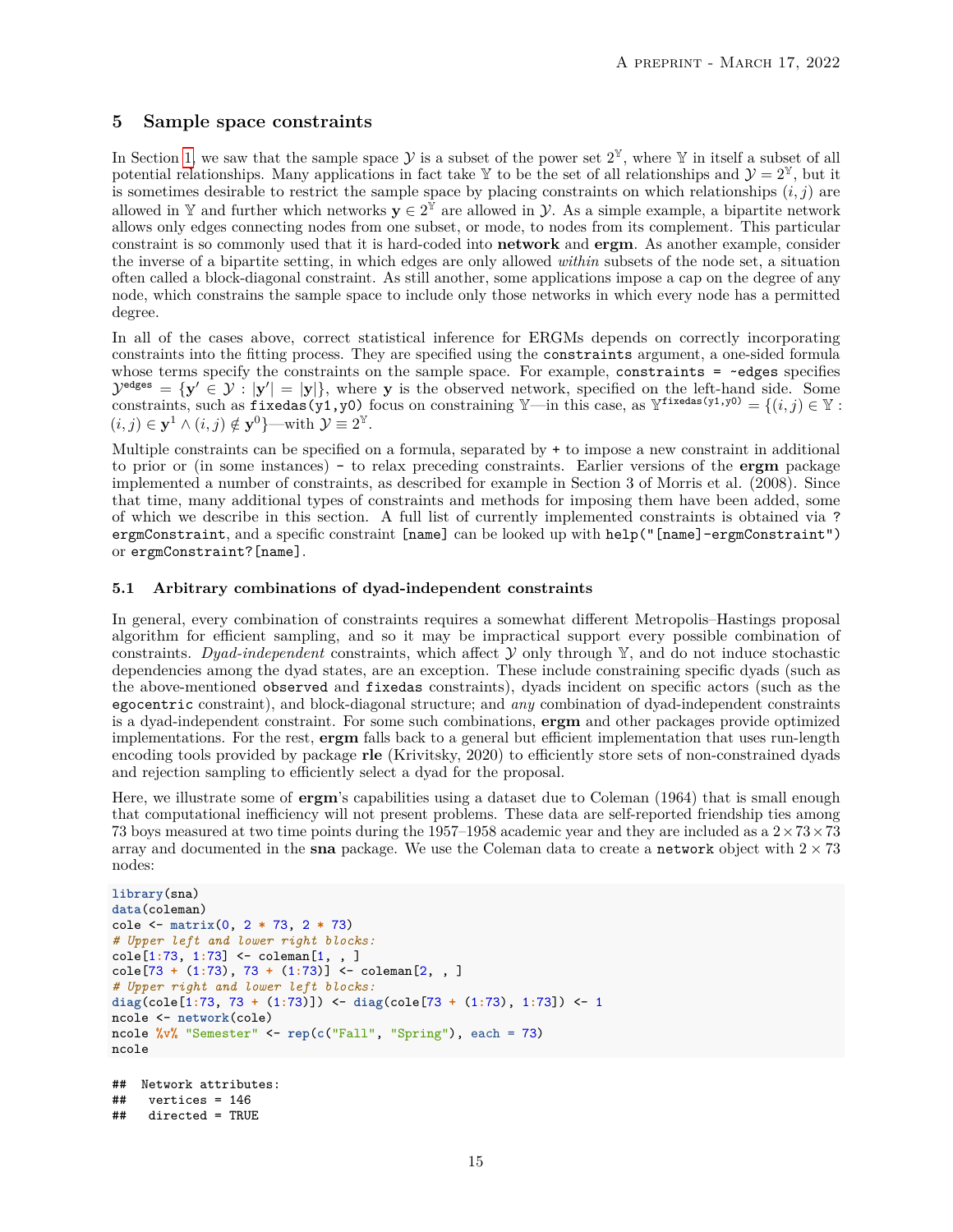```
## hyper = FALSE
## loops = FALSE
## multiple = FALSE
    bipartite = FALSE
## total edges= 652
## missing edges= 0
## non-missing edges= 652
##
## Vertex attribute names:
## Semester vertex.names
##
## No edge attributes
```
By construction, the ncole network includes the Fall 1957 semester data and the Spring 1958 data as the upper left  $73 \times 73$  and lower right  $73 \times 73$  blocks, respectively. In addition, the upper right and lower left blocks indicate which nodes are the same person; that is,  $y_{i,j} = 1$  whenever *i* and *j* are the same boy measured at two different times. This latter information is redundant because the ordering of the 73 boys is the same in both fall and spring, yet we include it to illustrate some techniques using entries that are not on the main block diagonal and because in principle it might not always be the case that the same individuals are observed at both time points.

#### <span id="page-15-0"></span>**5.2 Constraints via the Dyads operator**

The Dyads(fix=NULL, vary=NULL) operator takes one or two ergm formulas that may contain only dyadindependent terms. For the terms in the fix= formula, dyads that affect the network statistic (i.e., have nonzero change statistic) for *any* the terms will be fixed at their current values. For the terms in the vary= formula, only those that change *at least one* of the terms will be allowed to vary, and all others will be fixed. If both formulas are given, the dyads that vary either for one or for the other will be allowed to vary. A formula passed without an argument name will default to fix=, for consistency with other constraints' semantics.

The key to our treatment of the ncole network using the Dyads operator is the Semester vertex attribute:

```
table(ncole %v% "Semester")
```
## ## Fall Spring ## 73 73

In particular, the nodematch("Semester") term has a change statistic equal to one for exactly those dyads representing boys measured during the same semester, and this change statistic is zero otherwise. Therefore, in our 146-node directed network there are  $146 \times 145$ , or 21,170, total dyads, of which  $2 \times 73 \times 72$ , or 10,512, have nonzero change statistics for nodematch("Semester"). We can easily see exactly how many total edges there are and how many of these are in the upper left or lower right blocks:

```
summary(ncole ~ edges + nodematch("Semester"))
```
## edges nodematch.Semester ## 652 506

We can now calculate directly the log-odds, or logit, for both the block diagonal and the off-block diagonal subnetworks, then verify that the Dyads operator can accomplish these same calculations using a constrained ERGM. First, we fix dyads with nonzero change statistics, which corresponds to the block off-diagonal entries:

```
logit <- function(p) log(p/(1-p))
cbind(logit((652 - 506) / (21170 - 10512)),
     coef(ergm(ncole ~ edges, constraints = ~Dyads(fix = ~nodematch("Semester")))))
\sharp # [,1] [,2]
## edges -4.276666 -4.276666
```
Next, we allow dyads with nonzero change statistics to vary, which corresponds to the block diagonal entries: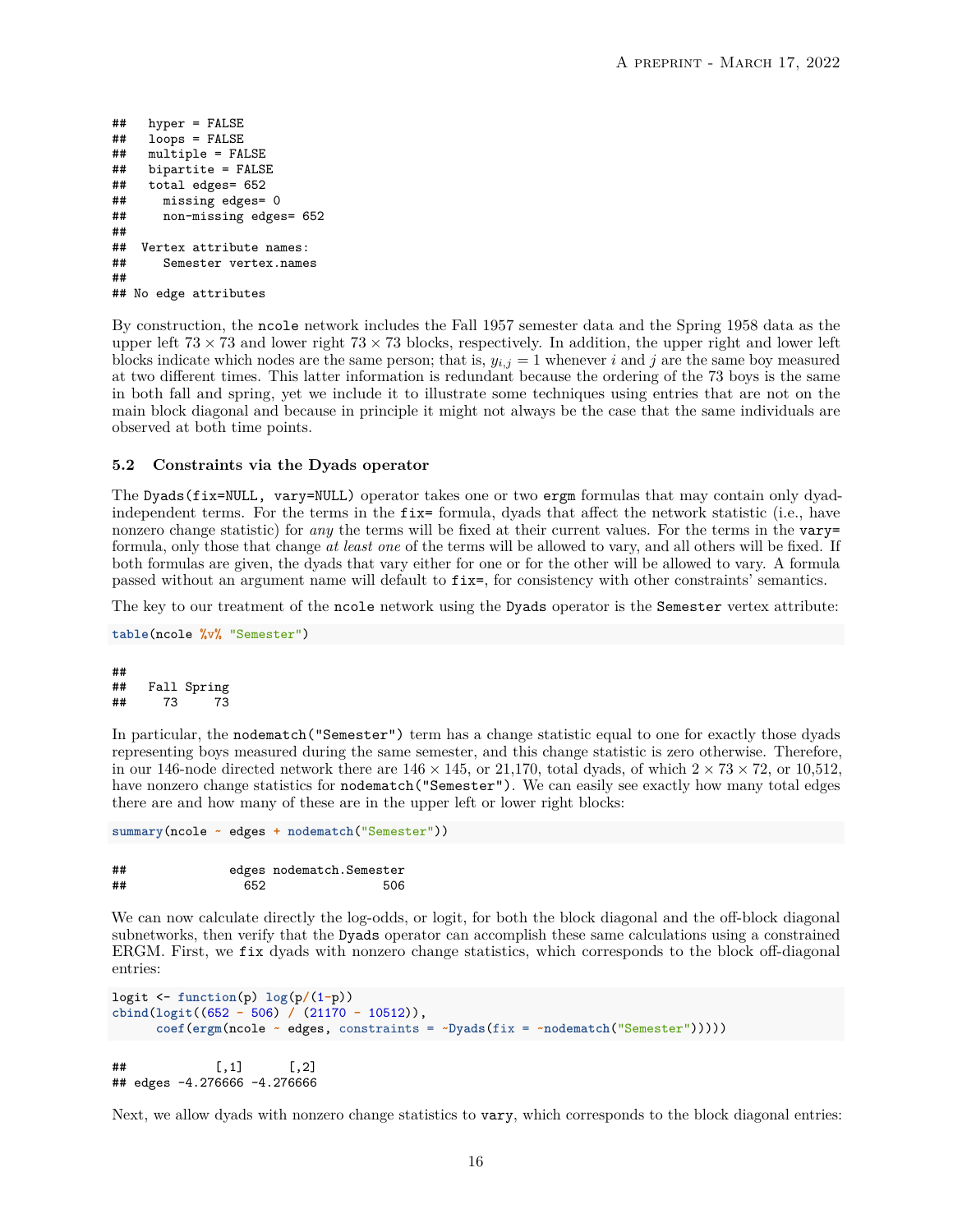```
cbind(logit(506 / 10512),
     coef(ergm(ncole ~ edges, constraints = ~Dyads(vary = ~nodematch("Semester")))))
```
 $\#$   $\uparrow$   $\uparrow$   $\uparrow$   $\uparrow$   $\uparrow$   $\uparrow$   $\uparrow$   $\uparrow$   $\uparrow$   $\uparrow$   $\uparrow$   $\uparrow$   $\uparrow$   $\uparrow$   $\uparrow$   $\uparrow$   $\uparrow$   $\uparrow$   $\uparrow$   $\uparrow$   $\uparrow$   $\uparrow$   $\uparrow$   $\uparrow$   $\uparrow$   $\uparrow$   $\uparrow$   $\uparrow$   $\uparrow$   $\uparrow$   $\uparrow$   $\uparrow$   $\uparrow$   $\uparrow$   $\uparrow$   $\uparrow$  ## edges -2.984404 -2.984404

If we remove the constraints entirely, ncole has 652 edges out of a possible 21*,*170:

```
cbind(logit(652/21170), coef(ergm(ncole ~ edges)))
```
 $\sharp$  #  $[$ , 1  $[$ , 2  $]$ ## edges -3.449013 -3.449013

A significant limitation of this specific constraint is that its initialization requires testing every possible dyad and therefore takes up time and memory in proportion to the square of the number of nodes.

#### **5.3 Constraints via blocks**

The blocks operator constrains changes to any dyads that involve certain pairs of categories defined by a particular nodal covariate. We may reproduce the examples of Section [5.2](#page-15-0) using blocks. First, consider the full complement of statistics produced by the nodemix model term:

**summary**(ncole **~ nodemix**("Semester", levels = TRUE, levels2 = TRUE))

| ## | mix.Semester.Fall.Fall        | mix.Semester.Spring.Fall | mix.Semester.Fall.Spring |
|----|-------------------------------|--------------------------|--------------------------|
| ## | 243                           |                          |                          |
|    | ## mix.Semester.Spring.Spring |                          |                          |
| ## | 263                           |                          |                          |

The levels = TRUE argument ensures that nodemix considers every value of "group" in constructing a mixing matrix of possible dyad combinations. The levels2 = TRUE argument ensures that, from the full complement of such possible combinations, every one is included as a statistic. By default, levels = TRUE whereas levels2 = -1, since we frequently want to exclude at least one possible mixing combination to avoid collinearity in a model that also includes the edges term.

We may now use levels2 in conjunction with blocks to select exactly which of the nodemix combinations should be constrained as fixed to reproduce the examples of Section [5.2.](#page-15-0) First, we fix all dyads where the group values do not match:

```
coef(ergm(ncole ~ edges, constraints = ~blocks("Semester", levels2 = c(1, 4))))
```

```
## edges
## -4.276666
```
Second, we fix the dyads where group values do match:

```
coef(ergm(ncole ~ edges, constraints = ~blocks("Semester", levels2 = c(2, 3))))
```
## edges ## -2.984404

Additional examples using levels2, among other nodal attribute features, are contained in the nodal\_attributes vignette within the **ergm** package.

#### **5.4 Additional constraints**

Multiple different constraints on the sample space of possible networks, as defined by the values of certain network statistics, may be implemented beyond those discussed already in this section. The bd constraint, for instance, may be used to enforce a maximum allowable degree for any node, via the maxout argument. A comprehensive list of available constraints is available via ? ergmConstraint. The handling of various constraints by MCMC proposals in the **ergm** package is addressed in Krivitsky et al. (2022).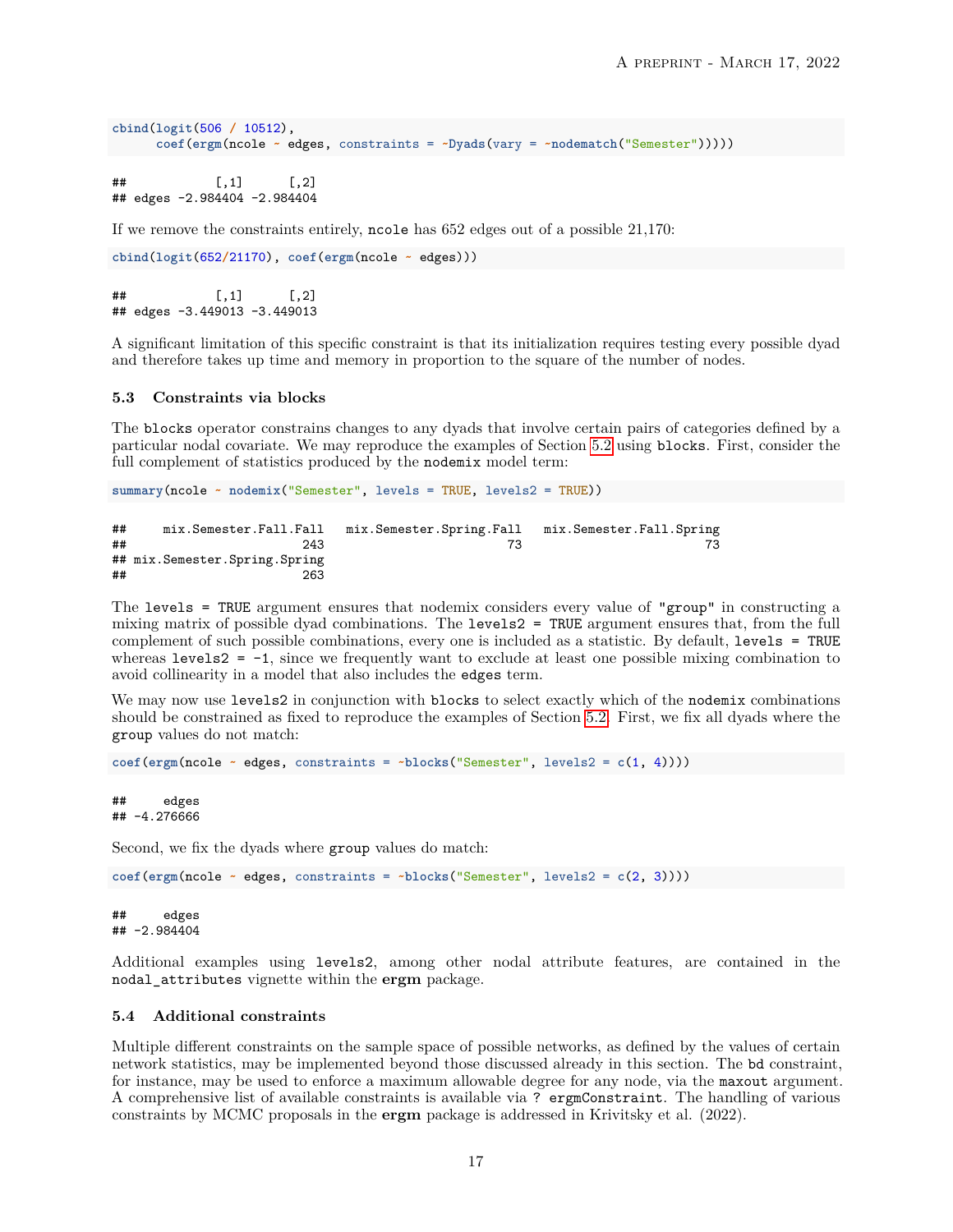# <span id="page-17-1"></span>**6 Modeling Networks with Valued Edges**

Starting with version 3.1, the **ergm** package can handle some types of networks whose ties are not merely binary, indicating presence or absence, but may have nonzero values other than unity. For example, the value of a tie might represent a count, such as the number of times a particular relationship has occurred; or it might represent an ordinal variable, if node *i* ranks a subset of its neighbors. Valued ties can increase complexity relative to binary ties in, for example, specifying the model and ensuring that the chosen statistics are meaningful for the types of edge values being modeled. Whether the scale of measurement of tie values is ordinal, interval, or ratio, it becomes necessary to specify the distribution of these values and to create functions to aggregate these values into ERGM statistics.

In the ergm(), simulate(), and summary() functions, the valued mode is typically activated by passing a response= argument, giving the name of the edge attribute containing the value of the response. Non-edges are assumed to have value 0. The argument may also be a formula whose right-hand side is an expression in terms of the edge attributes that evaluates to the response value and whose left-hand side, if present, gives the name to be used. If it evaluates to a logical (TRUE/FALSE) value (e.g., response=threeContacts~(contacts>=3)), a binary ERGM is used.

#### <span id="page-17-0"></span>**6.1 Reference specification**

Krivitsky (2012) pointed out that sufficient statistics alone do not suffice to specify an ERGM on a network whose relations are valued. Consider a simple ERGM of the form

<span id="page-17-2"></span>
$$
\Pr(\mathbf{Y} = \mathbf{y}; \theta) \propto h(\mathbf{y}) \exp\left(\theta \sum_{(i,j) \in \mathbb{Y}} y_{i,j}\right),\tag{4}
$$

where  $y_{i,j} \in \{0,1,\ldots\}$  is an unbounded count. If  $h(\mathbf{y})$  is any constant, then  $Y_{i,j} \stackrel{\text{i.i.d.}}{\sim} \text{Geometric}[p=1-\exp(\theta)].$ On the other hand, if  $h(\mathbf{y}) = 1/\prod_{(i,j) \in \mathbb{Y}} y_{i,j}!$ , then  $Y_{i,j} \stackrel{\text{i.i.d.}}{\sim} \text{Poisson}[\mu = \exp(\theta_k)]$ . For this reason, Krivitsky (2012) called a distribution with  $h(\mathbf{y}) = 1$  and a sample space of nonnegative integers a *Geometric-reference ERGM* and one with  $h(\mathbf{y}) = 1/\prod_{(i,j) \in \mathbb{Y}} y_{i,j}!$  a *Poisson-reference ERGM*.

For ergm(), simulate(), and other functions, reference distributions are specified with a reference= argument, which is a one-sided formula with one term. The **ergm** package allows Unif(a,b) and DiscUnif(a,b) references, specifying  $h(\mathbf{y}) = 1$ , the former on a dyad space  $y_{i,j} \in [a, b]$ , the latter on  $y_{i,j} \in \{a, a+1, \ldots, b\}$ . A companion package, ergm.count, allows the additional references Poisson and Geometric, described above, as well as  $\text{Binomial}(\text{trials})$  for  $h(\mathbf{y}) = \prod_{(i,j) \in \mathbb{Y}} \binom{n_{\text{trials}}}{y_{i,j}}$  in the case  $y_{i,j} \in \{0, \ldots, n_{\text{trials}}\}$ . For rank-order relational data, a CompleteOrder reference distribution is implemented in the ergm.rank package for situations where rankings are compete. Where ties are permitted, DiscUnif() can be used as a reference. See Krivitsky & Butts (2019) for further details on both the **ergm.count** and **ergm.rank** packages, and their vignettes.

Reference distributions are explained in more detail in Section 3 of Krivitsky & Butts (2019). This reference also illustrates how the **network** package may be used to visualize some kinds of valued networks (Section 2) and even how the **latentnet** package can handle latent-space models with valued ties (Section 4). Online help on the reference distributions that are implemented by all packages currently loaded in an R session can be obtained by typing help("ergm-references").

#### <span id="page-17-3"></span>**6.2 Dyad-Independent statistics**

As in Section [4.1,](#page-7-2) a component of the vector  $g(y)$  is called a dyad-independent statistic if, when one builds an ERGM using it as the *only* model statistic, the joint distribution [\(1\)](#page-1-0) of the network factors into the product of its marginal dyad distributions. That is, the univariate version of equation [\(1\)](#page-1-0) may be written

$$
\Pr(\mathbf{Y} = \mathbf{y}; \theta) = \prod_{(i,j) \in \mathbb{Y}} \Pr(Y_{i,j} = y_{i,j}) = \frac{h(\mathbf{y})}{\kappa_{h,\eta,g}(\theta, \mathcal{Y})} \prod_{(i,j) \in \mathbb{Y}} \exp\{\eta(\theta)g_{i,j}(\mathbf{y})\}\tag{5}
$$

for  $y \in \mathcal{Y}$  and for some appropriately chosen  $g_{i,j}(\mathbf{y})$ . Equation [\(4\)](#page-17-2) shows that the sum of the values  $y_{i,j}$ , which implies  $g_{i,j}(\mathbf{y}) = y_{i,j}$ , is one such example. Another example is the sum of the nonzero indicators that arises if we define  $g_{i,j}(\mathbf{y}) = \mathbb{I}\{y_{i,j} > 0\}$ . Each of these basic dyad-independent statistics is implemented in **ergm**: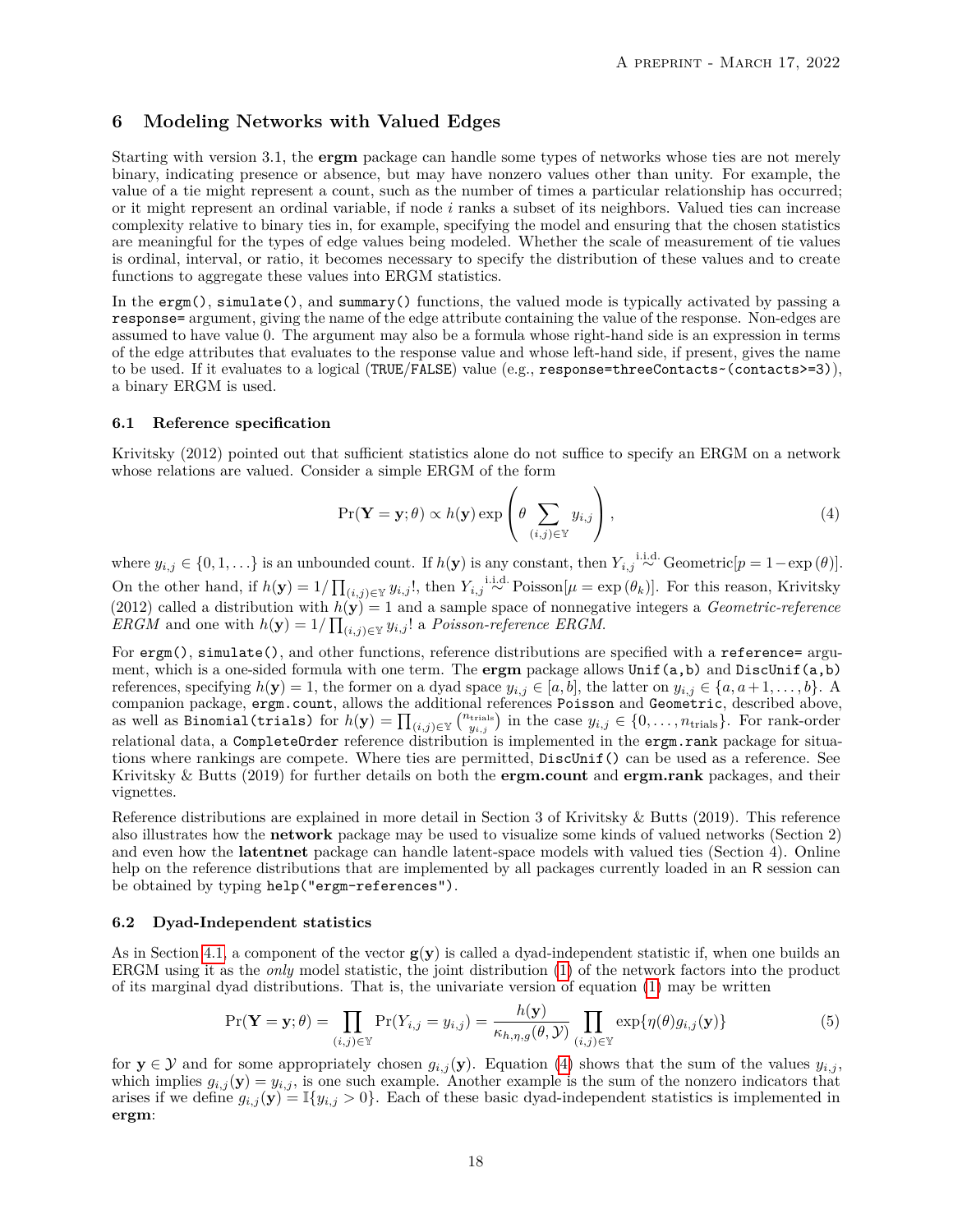- **sum(pow=1)** *Sum of edge values* This is simply the summation of edge values. For most valued ERGMs, this is the natural intercept term. In particular, for reference distributions such as Poisson and Binomial, using this term produces intercept effects of Poisson log-linear and binomial logistic regressions, respectively. Optionally, the dyad values can be raised to a power before being summed.
- **nonzero** *Number of nonzero edge values* This term counts nonzero edge values. It can be used to model zero-inflation that is common in networks: It is often the case that a network is sparse but has edges with relatively high weights when they are present.

Binary ERGM statistics cannot be used directly for valued networks nor vice versa, but most dyad-independent binary ERGM statistics have been generalized by imposing a covariate on one of the two above forms. They have the same arguments as their binary ERGM counterparts, with an additional argument: form, which has two possible values: "sum" (the default) and "nonzero". The former creates a statistic of the form  $\sum_{(i,j)\in\mathbb{Y}} x_{i,j}y_{i,j}$ , where  $y_{i,j}$  is the value of dyad  $(i,j)$  and  $x_{i,j}$  is the term's covariate associated with it. The latter computes a sum of indicator variables, one for each dyad, indicating whether the corresponding edge has a nonzero value. When form="sum" is used, typically a GLM-like effect results, whereas form="nonzero" can be used to model sparsity effects. (Krivitsky, 2012) Krivitsky & Butts (2019) gives an example of the form= argument with the nodematch term.

Other terms that control a dyad's distribution are atleast(threshold = 0), atmost(threshold = 0), equalto(value = 0, tolerance = 0), greaterthan(threshold = 0), ininterval(lower =  $-Inf$ , upper =  $+Inf$ , open =  $c(TRUE, TRUE)$ , and smallerthan(threshold = 0). Each of these terms counts the dyad values that satisfy the criterion identified by its name.

# **6.3 Mutuality**

The binary mutuality term in ergm counts the number of pairs of mutual ties. Its valued counterpart is mutuality(form), which permits the following values of form. For each of these, a higher coefficient will tend to increase the similarity of reciprocating dyad values.

- **"product"** *Sum of products of reciprocating edge values* This is the most direct generalization. However, for a Poisson-reference ERGM in particular, a positive coefficient on this term produces an infinite normalizing constant and therefore lies outside the parameter space.
- **"geometric"** *Sum of geometric mean of reciprocating edge values* This form solves the product form's problem by taking a square root of the product. It can be viewed as the uncentered covariance of variance-stabilized counts.
- **"min"** *Minimum of reciprocating edge values* This effect is, perhaps, the easiest to interpret, at the cost of statistical power.
- **"nabsdiff"** *Absolute difference of reciprocating edge values* This effect is more symmetrical than min.

We refer the reader to Krivitsky (2012) for a further discussion of the effects.

# **6.4 Actor heterogeneity**

Different actors may have different overall propensities to interact. This has been modeled using random effects, as in the  $p_2$  model, and using degeneracy-prone terms like  $k$ -star counts. For valued ERGMs, the following term, also introduced by Krivitsky (2012) and discussed in more detail there, models actor heterogeneity:

**nodesqrtcovar(center,transform)** *Covariance between yi,j incident on same actor* The default transform="sqrt" will take a square root of dyad values before calculating, and the default center=TRUE will center the transformed values around their global mean, gaining stability at the cost of locality.

# **6.5 Triadic effects**

To generalize the notion of triadic closure, ergm implements very flexible transitiveweights(twopath, combine, affect) and similar cyclicalweights statistics. The transitive weight statistic has the general form

$$
g_{\boldsymbol{v}}(\mathbf{y}) = \sum_{(i,j) \in \mathbb{Y}} v_{\text{affect}} \left( y_{i,j}, v_{\text{combine}} \left( v_{2\text{-path}}(\mathbf{y}_{i,k}, \mathbf{y}_{k,j})_{k \in N \setminus \{i,j\}} \right) \right),
$$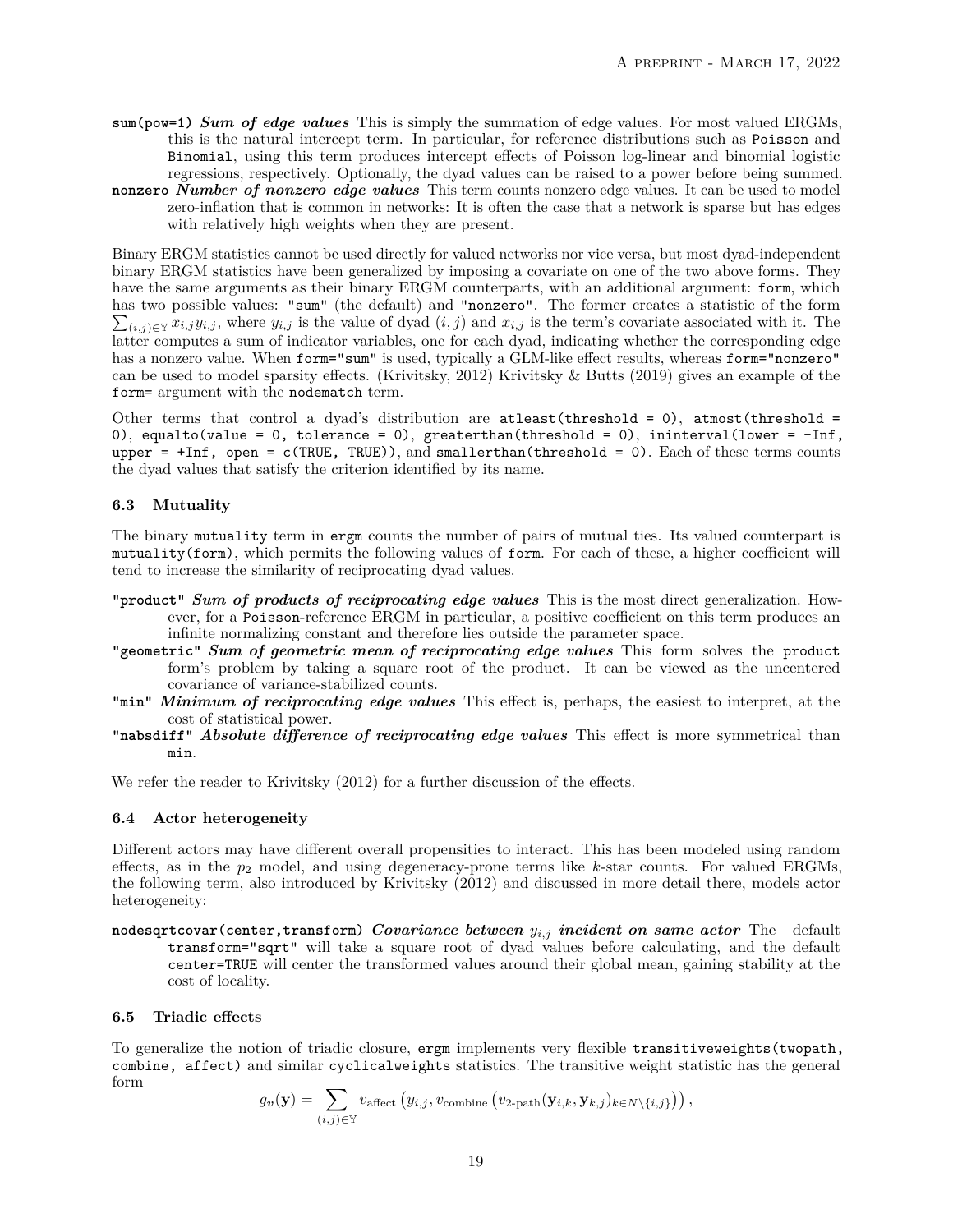which can be customized by varying three functions:

- $v_{2\text{-path}}$  Given  $y_{i,k}$  and  $y_{k,j}$ , what is the strength of the two-path they form? The options are "min", to take the minimum of the two-path's constituent values, and "geomean", to take their geometric mean, gaining statistical power at a greater risk of model instability.
- *v*<sub>combine</sub> Given the strengths of the two-paths  $y_{i\to k\to j}$  for all  $k \neq i, j$ , what is the combined strength of these two-paths between *i* and *j*? The choices are "max", for the strength of the strongest of the two-paths—analogous to transitiveties or gwesp(0) binary ERGM effects—and "sum", the sum of the path strengths. The latter choice is better able to detect effects but is more subject to degeneracy; it is analogous to triangles.
- *v***affect** Given the combined strength of the two-paths between *i* and *j*, how should they affect  $Y_{i,j}$ ? The choices are "min", the minimum of the combined strength and the focus two-path, and "geomean", again more able to detect effects but more likely to cause degeneracy.

Usage of the transitive weights and cyclical weights terms is illustrated in Section 3.1 of Krivitsky  $\&$ Butts (2019).

## **6.6 Using binary ERGM terms in valued ERGMs**

**ergm** also allows general binary terms to be passed to valued models. The mechanism that allows this is the term operator B(formula, form), which is further described in the **ergm** online help under help("B-ergmTerm") or the shorthand ergmTerm?B. Here, formula= is a one-sided formula whose right hand side contains the binary ergm terms to be used. Allowable values of the form argument are form="sum" and form="nonzero", which have the effects described in Section [6.2,](#page-17-3) with form="sum" only valid for dyadindependent formula= terms; or a one-sided formula may be passed to form=, containing one *valued* ergm term, with the following properties:

- dyadic independence;
- dyadwise contribution of either 0 or 1;
- dyadwise contribution of 0 for a 0-valued dyad.

That is, it must be expressible as

$$
g(y) = \sum_{(i,j) \in \mathbb{Y}} g_{i,j}(y_{i,j}),
$$

where for all *i*, *j*, and **y**,  $g_{i,j}(y_{i,j}) \in \{0,1\}$  and  $g_{i,j}(0) \equiv 0$ . Such terms include nonzero, ininterval(), atleast(), atmost(), greaterthan(), lessthan(), and equalto(). The operator will then construct a binary network  $y^B$  such that  $y^B_{i,j} = 1$  if and only if  $g_{i,j}(y_{i,j}) = 1$ , and evaluate the binary terms in formula= on it.

## **6.7 Modeling Ordinal Values Using Binary Term Operators**

To illustrate the use of binary ergm terms on a valued network as described above, we construct an example that uses the B (for "binary") operator. The code snippet below gives an example of a valued ergm that uses the DiscUnif, or discrete uniform, reference distribution, which is included in the **ergm** package itself; that is, there is no need to load the **ergm.count** or **ergm.rank** packages to run the following example. The example fits a multinomial logistic regression model that assumes that the edge values independent of one another and take ordinal values that have the same interpretation for each dyad. (In general, rating and ranking data may not allow edge values to be compared across egos (Krivitsky & Butts, 2017); the **ergm.rank** package contains terms that remain valid in this more complex setting.) Models for independently observed ordinal random variables have a long history in the statistical literature; relevant references specific to network models include Robins et al. (1999) and, in a Bayesian framework, Caimo & Gollini (2020).

First, we build a valued network by pooling the three binary friendship nomination networks due to Sampson (1968), exactly as in Section 2.1 of Krivitsky & Butts (2019).

```
data(samplk)
# Create a sociomatrix totaling the nominations.
samplk.tot.m <- as.matrix(samplk1) + as.matrix(samplk2) + as.matrix(samplk3)
samplk.tot <- as.network(samplk.tot.m, directed=TRUE, matrix.type="a",
                         ignore.eval=FALSE, names.eval="nominations")
```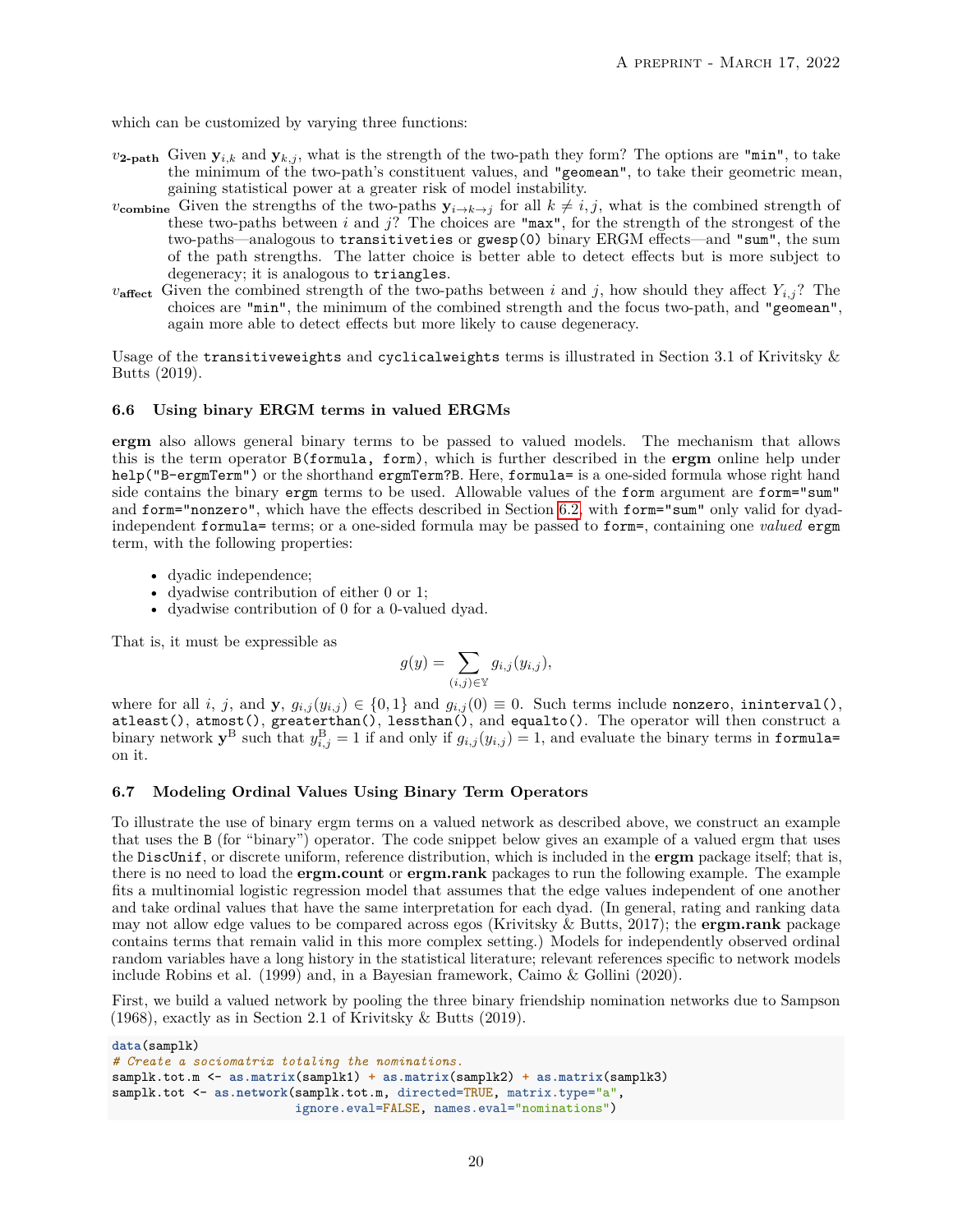We will use the B operator to construct new statistics consisting of the number of edges with value *k* or higher, where *k* is 1, 2, or 3.

```
summary(samplk.tot ~ B(~edges, ~atleast(1)) + B(~edges, ~atleast(2))
                  + B(~edges, ~atleast(3)), response = "nominations")
```

```
## B(\text{atleast}(1)) \sim \text{edges } B(\text{atleast}(2)) \sim \text{edges } B(\text{atleast}(3)) \sim \text{edges } B(3)## 88 50 30
```
Since there are  $18 \times 17$ , or 306, possible edges, the summary statistics above tell us that the valued network we have constructed has 30 edges with value 3, 20 with value 2, 38 with value 1, and the remaining 218 with value 0. The ERGM with these statistics has independent edges, where the probabilities an edge takes the values 0, 1, 2, or 3 are given by  $1/D$ ,  $\exp{\{\theta_1\}}/D$ ,  $\exp{\{\theta_1 + \theta_2\}}/D$ , and  $\exp{\{\theta_1 + \theta_2 + \theta_3\}}/D$ , respectively, where

 $D = 1 + \exp{\{\theta_1\} + \exp{\{\theta_1 + \theta_2\} + \exp{\{\theta_1 + \theta_2 + \theta_3\}}}.$ 

We may verify that ergm's stochastic fitting algorithm obtains MLEs very close to the exact values:

```
mod <- ergm(samplk.tot ~ B(~edges, ~atleast(1)) + B(~edges, ~atleast(2))
         + B(~edges, ~atleast(3)), response = "nominations",
         reference = ~DiscUnif(0,3), control = snctrl(seed = 123))
coef(mod) # Approximate MLEs for theta1, theta2, and theta3
## B(atleast(1))~edges B(atleast(2))~edges B(atleast(3))~edges
           -1.7342318true <- c(EdgeVal0=218, EdgeVal1=38, EdgeVal2=20, EdgeVal3=30)
est <- c(1, exp(cumsum(coef(mod))), use.names=FALSE)
rbind(True_Proportions = true / sum(true), Estimated_Proportions = est / sum(est))
## EdgeVal0 EdgeVal1 EdgeVal2 EdgeVal3
                        0.7124183 0.124183 0.06535948 0.09803922
## Estimated_Proportions 0.7117086 0.125642 0.06492009 0.09772932
```
This example could have used the equalto terms in place of all the atleast terms above. Then, the estimated proportions would have been proportional to 1,  $\exp{\{\theta_1\}}$ ,  $\exp{\{\theta_2\}}$ , and  $\exp{\{\theta_3\}}$  instead of 1,  $\exp{\{\theta_1\}}$ ,  $\exp{\{\theta_1 + \theta_2\}}$ , and  $\exp{\{\theta_1 + \theta_2 + \theta_3\}}$ . Such a model does not assume ordinality of the edge values, so it could be used for a multinomial logit model in which the edges take categorical non-ordered values.

# <span id="page-20-1"></span>**7 Estimation in the presence of missing edge data**

It is quite common that network data are incomplete in various ways. The **ergm** package includes the capability to handle missing edge data, whereas other types of missingness such as missing nodal information are not addressed. Handcock & Gile (2010) formulated a framework for modeling networks with missing ties and expressed the log-likelihood as

<span id="page-20-0"></span>
$$
\ell(\boldsymbol{\theta}) = \log \Pr(\mathbf{Y} \in \mathcal{Y}(\mathbf{y}^{\text{obs}}); \boldsymbol{\theta}) = \log \sum_{\mathbf{y}' \in \mathcal{Y}(\mathbf{y}^{\text{obs}})} \Pr(\mathbf{Y} = \mathbf{y}'; \boldsymbol{\theta}),\tag{6}
$$

where  $\mathcal{Y}(\mathbf{y}^{\text{obs}})$  is defined as the set of networks whose partial observation could have produced  $\mathbf{y}^{\text{obs}}$ : essentially, all of the ways to impute the missing ties in  $y^{obs}$ . (When there are no missing ties in  $y^{obs}$ ,  $\mathcal{Y}(y^{obs})$  contains only  $\mathbf{y}^{\text{obs}}$ .) They then proposed to maximize this likelihood by taking advantage of the fact that, if

$$
\kappa_{\mathcal{Y}'}(\boldsymbol{\theta}) \stackrel{\text{def}}{=} \sum_{\mathbf{y}' \in \mathcal{Y}'} h(\mathbf{y}') \exp{\{\boldsymbol{\eta}(\boldsymbol{\theta})^\top \mathbf{g}(\mathbf{y}')\}},
$$

the log-likelihood can be expressed as  $\ell(\theta) = \log \kappa_{\mathcal{Y}(\mathbf{y}^{\text{obs}})}(\theta) - \log \kappa_{\mathcal{Y}}(\theta)$ , resulting in the score equation

$$
\nabla_{\boldsymbol{\theta}} \ell(\hat{\boldsymbol{\theta}}) = \boldsymbol{\eta}'(\hat{\boldsymbol{\theta}})^{\top} [\mathrm{E}_{\mathcal{Y}(\mathbf{y}^{\mathrm{obs}})} \{\mathbf{g}(\mathbf{Y}); \hat{\boldsymbol{\theta}}\} - \mathrm{E}_{\mathcal{Y}} \{\mathbf{g}(\mathbf{Y}); \hat{\boldsymbol{\theta}}\}] = \mathbf{0},
$$

with MCMLE approximation also possible for the first term by fixing a particular  $\theta^t$  and drawing a sample from  $ERGM_{\mathcal{Y}(\mathbf{y}^{\text{obs}})}(\boldsymbol{\theta}^t)$  as explained in Section 3 of Krivitsky et al. (2022).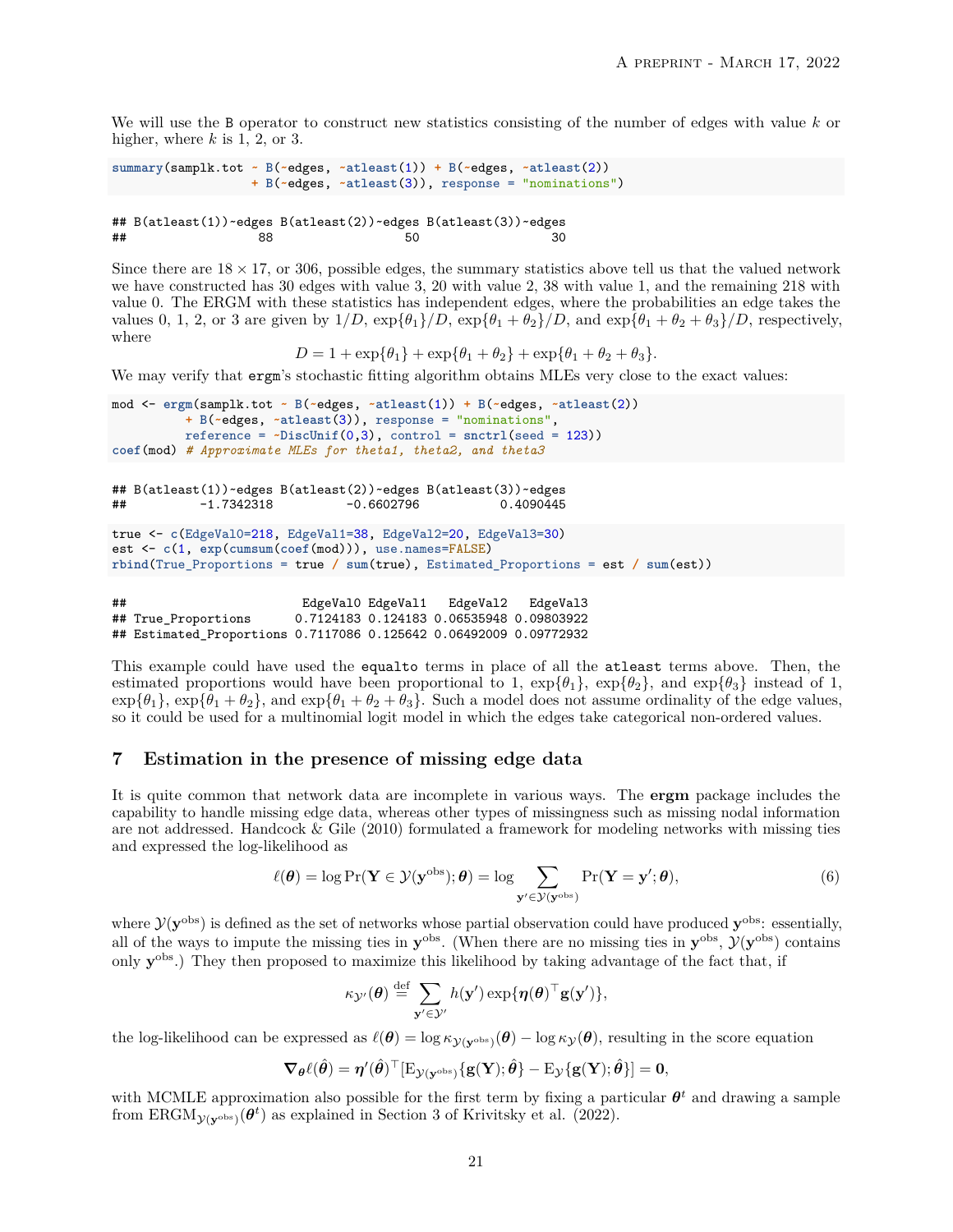The **ergm** package invokes the above approach automatically when a network has missing edge variables. The simplest way to encode a missing edge is to set its value to NA. The **network** package natively supports missing edge variables coded in this way, and network objects with missingness are thus handled without additional intervention. **ergm**'s methods for assessing goodness of fit of a model by comparing observed values of certain network statistics to the distribution of their simulated values under the model (Hunter, Goodreau, et al., 2008, p. @HuHa08e) have also been adapted to missing edge data: the (unavailable) observed values of the statistics of interest  $t(\mathbf{y})$  are replaced by their conditional expectations  $E_{\mathcal{V}(\mathbf{y}\circ\mathbf{b})}\lbrace t(\mathbf{Y}); \hat{\boldsymbol{\theta}}\rbrace$ .

Here we fit a simple model with edges, mutuality (reciprocated dyads), transitive ties, and cyclical ties to the Sampson Monks dataset depicted in Figure [1.](#page-8-0) For the sake of comparison, we first fit the model assuming no missing edge data, which may be quickly verified using the output of the print(samplike) command:

**print**(samplike)

```
## Network attributes:
\# vertices = 18<br>\# directed = TR
    directed = TRUE## hyper = FALSE
## loops = FALSE<br>## multiple = FA
    multiple = FALSE## total edges= 88
## missing edges= 0
      non-missing edges= 88
##
## Vertex attribute names:
## cloisterville group vertex.names
##
   Edge attribute names:
## nominations
summary(full.fit <- ergm(samplike ~ edges + mutual + transitiveties + cyclicalties,
                        eval.loglik=TRUE), control = snctrl(seed = 321))
## Call:
## ergm(formula = samplike ~ edges + mutual + transitiveties + cyclicalties,
## eval.loglik = TRUE)
##
## Monte Carlo Maximum Likelihood Results:
##
## Estimate Std. Error MCMC % z value Pr(>|z|)
                   ## edges -1.9436 0.3542 0 -5.488 <1e-04 ***
## mutual 2.5066 0.4551 0 5.507 <1e-04 ***
## transitiveties  0.5499  0.2880  0
## cyclicalties -0.4582 0.2393 0 -1.915 0.0555 .
## ---
## Signif. codes: 0 '***' 0.001 '**' 0.01 '*' 0.05 '.' 0.1 ' ' 1
##
       Null Deviance: 424.2 on 306 degrees of freedom
## Residual Deviance: 329.0 on 302 degrees of freedom
##
## AIC: 337 BIC: 351.9 (Smaller is better. MC Std. Err. = 0.5904)
```
Now, suppose that Monk #1 (John Bosco) refused to respond during all three waves, rendering his replies missing:

```
samplike1 <- samplike
samplike1[1, ] <- NA
print(samplike1)
\# Network attributes:<br>\# wertices = 18
     vertices = 18## directed = TRUE
## hyper = FALSE
```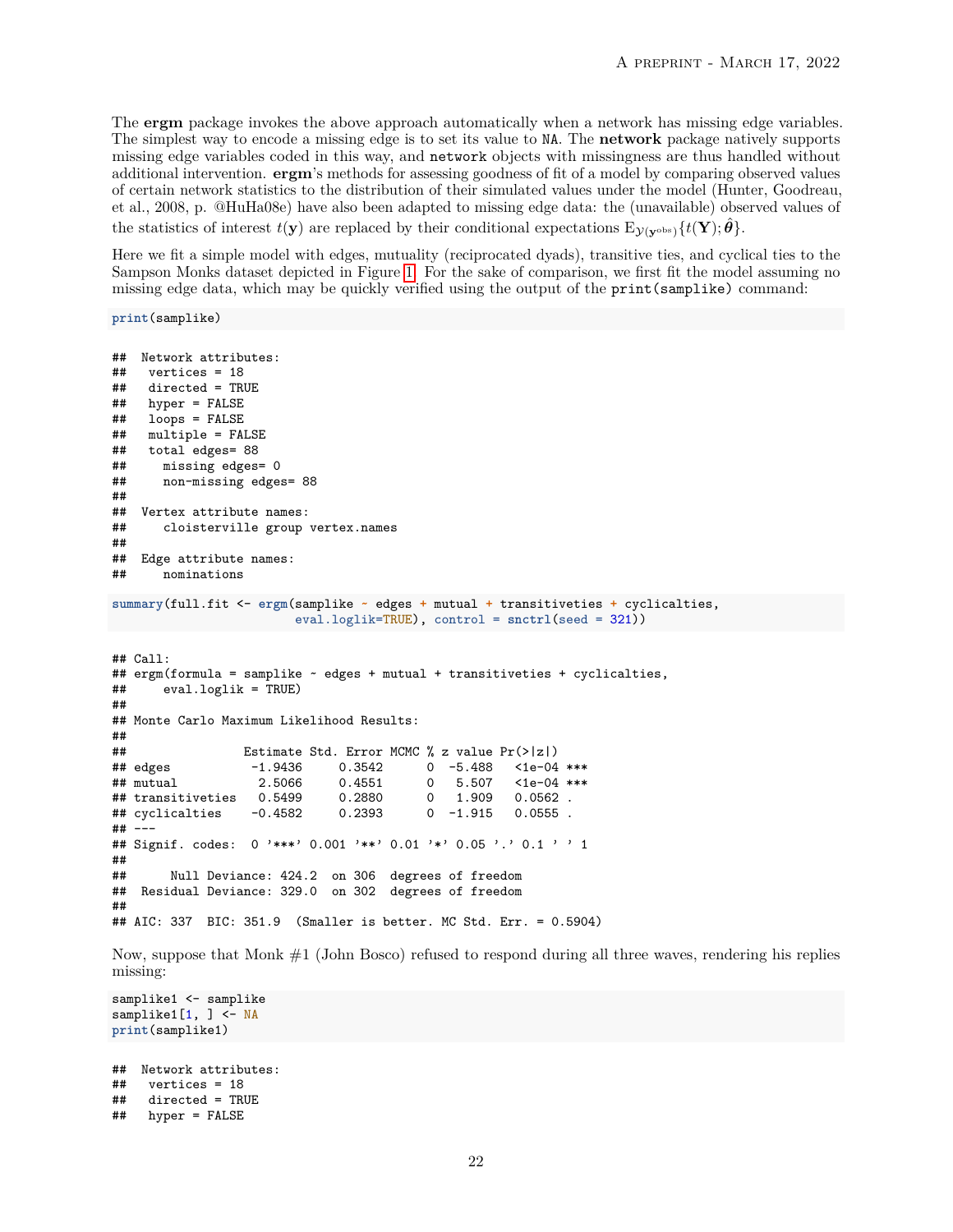```
## loops = FALSE
## multiple = FALSE
## total edges= 99
      missing edges= 17
## non-missing edges= 82
##
## Vertex attribute names:
      cloisterville group vertex.names
##
## Edge attribute names:
## nominations
```
If we pass this modified object to ergm, it will automatically calculate the MLE under the assumption that the monk's refusal is unrelated to his choice of relations, i.e., that the data are ignorably missing with respect to the specified model:

```
summary(m1.fit <- ergm(samplike1~edges+mutual+transitiveties+cyclicalties,
                      eval.loglik=TRUE), control = snctrl(seed = 321))
## Call:
## ergm(formula = samplike1 \sim edges + mutual + transitiveties + \#<br>## cyclicalties, eval.loglik = TRUE)
      cyclicalties, eval.loglik = TRUE)##
## Monte Carlo Maximum Likelihood Results:
##
## Estimate Std. Error MCMC % z value Pr(>|z|)
                  -2.0142 0.3839 0 -5.246 <1e-04 ***
## mutual 2.4206 0.4677 0 5.175 <1e-04 ***
## transitiveties 0.4726 0.4001 0 1.181 0.238
## cyclicalties
## ---
## Signif. codes: 0 '***' 0.001 '**' 0.01 '*' 0.05 '.' 0.1 ' ' 1
##
## Null Deviance: 400.6 on 289 degrees of freedom
## Residual Deviance: 314.5 on 285 degrees of freedom
##
## AIC: 322.5 BIC: 337.2 (Smaller is better. MC Std. Err. = 0.5524)
```
The degrees of freedom associated with the missing data fit have decreased because unobserved dyads do not carry information. For details regarding the ignorability assumption for edge variables, see Handcock & Gile (2010).

The estimation approach above can be extended to other types of incomplete network observation. Karwa et al. (2017) applied it to fit arbitrary ERGMs to networks whose dyad values had been stochastically perturbed—ties added and removed at random, with known probabilities—in order to preserve privacy. Another use case is multiple imputation for networks with missing data, in which multiple random versions of the full network are constructed by randomly inserting values for unobserved dyads according to probabilities that are determined based on, say, some type of logistic regression model. These mechanisms may be invoked by passing an obs.constraints formula, specifying how the network of interest was observed. Of particular interest are the following constraints:

**observed** restricts the proposal to changing only those dyads that are recorded as missing.

- **egocentric(attr = NULL, direction = c("both","out","in"))** restricts the proposal to changing only those dyads that would not be observed in an egocentric sample. That is, dyads cannot be modified that are incident on vertices for which attribute specification attr has value TRUE or, if attr is NULL, the vertex attribute "na" has value FALSE. For directed networks, direction=="out" only preserves the out-dyads of those actors, and direction=="in" preserves their in-dyads.
- **dyadnoise(p01,p10)** Unlike the others, this is a soft constraint to adjust the sampled distribution for dyad-level noise with known perturbation probabilities, which can arise in a variety of contexts (Karwa et al., 2017). It is assumed that the observed LHS network is a noisy observation of some unobserved true network, with p01 giving the dyadwise probability of erroneously observing a tie where the true network had a non-tie and p10 giving the dyadwise probability of erroneously observing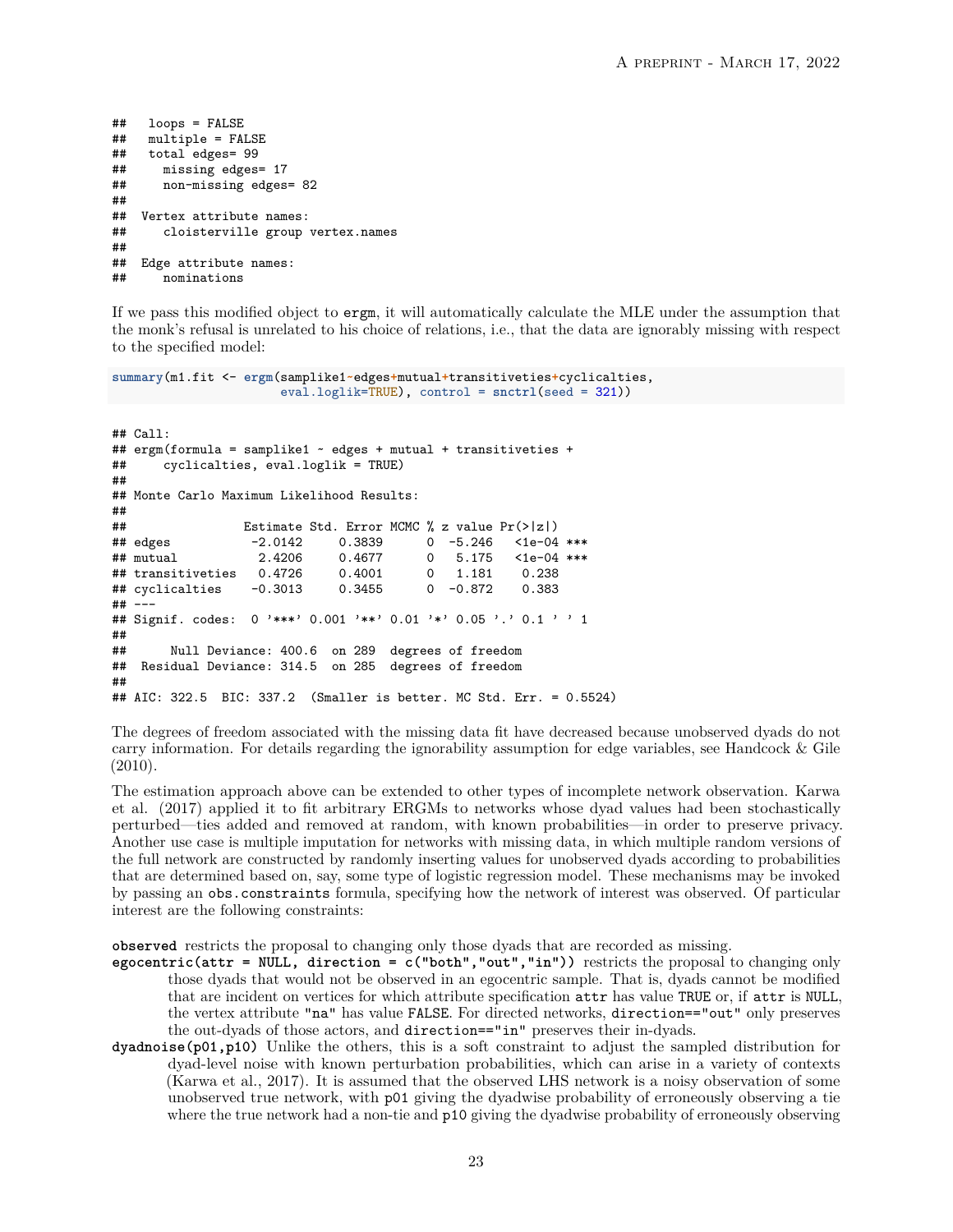a nontie where the true network had a tie. p01 and p10 can be either both be scalars or both be adjacency matrices of the same dimension as that of the LHS network giving these probabilities.

We may use the obs.constraints argument to re-fit the model above:

```
samplike2 <- samplike
samplike2[1,] < -0samplike2 %v% "refused" <- rep(c(TRUE,FALSE),c(1,17))
samplike2 # same as print(samplike2)
## Network attributes:
\# vertices = 18<br>\# directed = TR
## directed = TRUE<br>## hyper = FALSE
    hyper = FALSE## loops = FALSE
## multiple = FALSE
    total edges= 82
## missing edges= 0
## non-missing edges= 82
##
## Vertex attribute names:
## cloisterville group refused vertex.names
##
   Edge attribute names:
## nominations
summary(m2.fit <- ergm(samplike2 ~ edges + mutual + transitiveties + cyclicalties,
                      obs.constraints = ~ egocentric(~!refused, "out"),
                      control = snctrl(seed = 123)))
## Call:
## ergm(formula = samplike2 ~ edges + mutual + transitiveties +
## cyclicalties, obs.constraints = ~egocentric(~!refused, "out"),
\# control = snctrl(seed = 123))
##
## Monte Carlo Maximum Likelihood Results:
##
## Estimate Std. Error MCMC % z value Pr(>|z|)
## edges -2.0090 0.3867 0 -5.196 <1e-04 ***
## mutual 2.3890 0.4764 0 5.015 <1e-04 ***
## transitiveties 0.4401 0.4353 0 1.011 0.312
## cyclicalties
## ---
## Signif. codes: 0 '***' 0.001 '**' 0.01 '*' 0.05 '.' 0.1 ' ' 1
##
## Null Deviance: 400.6 on 289 degrees of freedom
  Residual Deviance: 313.9 on 285 degrees of freedom
##
## AIC: 321.9 BIC: 336.6 (Smaller is better. MC Std. Err. = 0.4579)
Finally, since the observational process can be viewed as a part of the network dataset, we may specify it
using the %ergmlhs% operation, giving a third way to fit the model above:
```

```
samplike2 %ergmlhs% "obs.constraints" <- ~egocentric(~!refused, "out")
summary(m3.fit <- ergm(samplike2 ~ edges + mutual + transitiveties + cyclicalties),
control = snctrl(seed = 231))
## Call:
## ergm(formula = samplike2 ~ edges + mutual + transitiveties +
## cyclicalties)
##
## Monte Carlo Maximum Likelihood Results:
##
## Estimate Std. Error MCMC % z value Pr(>|z|)
```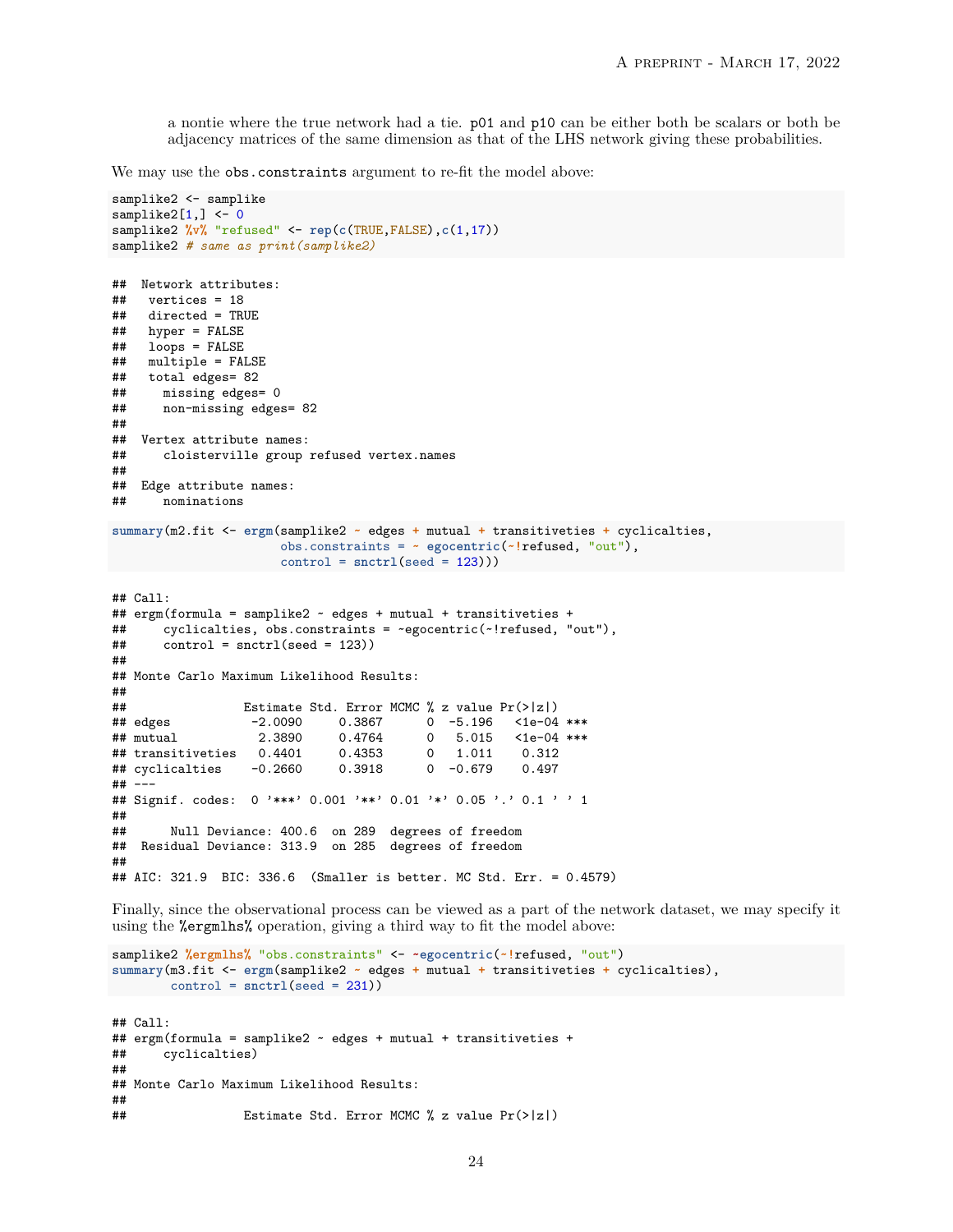```
## edges -2.0540 0.3964 0 -5.182 <1e-04 ***
## mutual 2.4278 0.4918 0 4.937 <1e-04 ***
## transitiveties 0.5004 0.4377 0 1.143 0.253
## cyclicalties
## ---
## Signif. codes: 0 '***' 0.001 '**' 0.01 '*' 0.05 '.' 0.1 ' ' 1
##
      Null Deviance: 400.6 on 289 degrees of freedom
## Residual Deviance: 311.8 on 285 degrees of freedom
##
## AIC: 319.8 BIC: 334.4 (Smaller is better. MC Std. Err. = 0.6203)
```
# **8 Other enhancements**

We close this paper by highlighting a number of miscellaneous enhancements to the **ergm** package since the Hunter, Handcock, et al. (2008) article.

#### **8.1 Exact calculations for small networks**

For small networks, it is possible to obtain full enumeration of all possible network statistic vectors over the entire sample space of possible networks. This enumeration enables exact calculations of such quantities as the log-likelihood function, the MLE, or the normalizing constant. If we consider only binary networks on an unconstrained sample space, the total number of networks is  $2^{n(n-1)/2}$  for undirected networks and  $2^{n(n-1)}$ for directed networks, which imposes a practical limit of  $n = 8$  nodes in the undirected case or  $n = 6$  in the directed case unless the user wants to compute for a long time, and the functions described in this section return an error for larger networks than these unless the force=TRUE option is invoked.

The ergm.allstats function, added to the **ergm** more than a decade ago in version 2.4, performs an efficient, "brute-force" tabulation of all possible network statistic vectors for an arbitrary ERGM by visiting every possible network. The ergm.exact function uses ergm.allstats to calculate exact likelihood values. Due to the computationally intractable normalizing constant  $\kappa_{h,\eta,g}(\theta,\mathcal{Y})$  of Equation [\(1\)](#page-1-0), except in the case of dyadic independence models, ergm.exact and ergm.allstats may only be used for small networks. In a test, the code below took about 254 times as long on a 9-node network as it did on an 8-node network, which is not surprising because the 9-node sample space has  $2^{36-28}$ , or 256, times as many networks.

```
system.time({
 EmptyNW <- network.initialize(8, directed = FALSE) # Replacing 8 by 9 takes much longer!
  a <- ergm.allstats(EmptyNW ~ edges + triangle + isolates + degree(4), force = TRUE)
})
```

```
## user system elapsed
## 72.319 0.003 72.352
```
Naturally, many networks of interest are too large to utilize ergm.allstats and ergm.exact. Yet calculations on small networks can still provide useful test cases; for instance, see Schmid & Hunter (2020) or Vega Yon et al. (2021).

#### **8.2 Estimation based only on sufficient statistics**

In exponential family parlance,  $g(y^{obs})$  is often called the vector of sufficient statistics. Since the likelihood function of Equation [\(6\)](#page-20-0) depends on **y**<sup>obs</sup> only via these sufficient statistics, it is not actually necessary to observe  $y^{\text{obs}}$  in order to calculate an MLE. The MLE-finding algorithm in **ergm** exploits this fact by implementing the idea of Hummel et al. (2012) to replace  $g(y^{\text{obs}})$  by a vector of statistics that is closer to the sample mean generated by a current fixed, known parameter value. Maximizing the resulting version of the loglikelihood function yields a parameter value which may then be used to generate a new random sample of networks, and the process is repeated to give a sequence of parameter values approaching the desired MLE.

In some applications, such as when data are egocentrically sampled, it is possible to observe or estimate the vector **g**(**y**<sup>obs</sup>) of statistics that would in principle have been observed in the network, even if other information about the network itself is absent. Estimation may still proceed by passing a target.stats argument containing a vector of network statistics. For example, we may reproduce (up to the stochasticity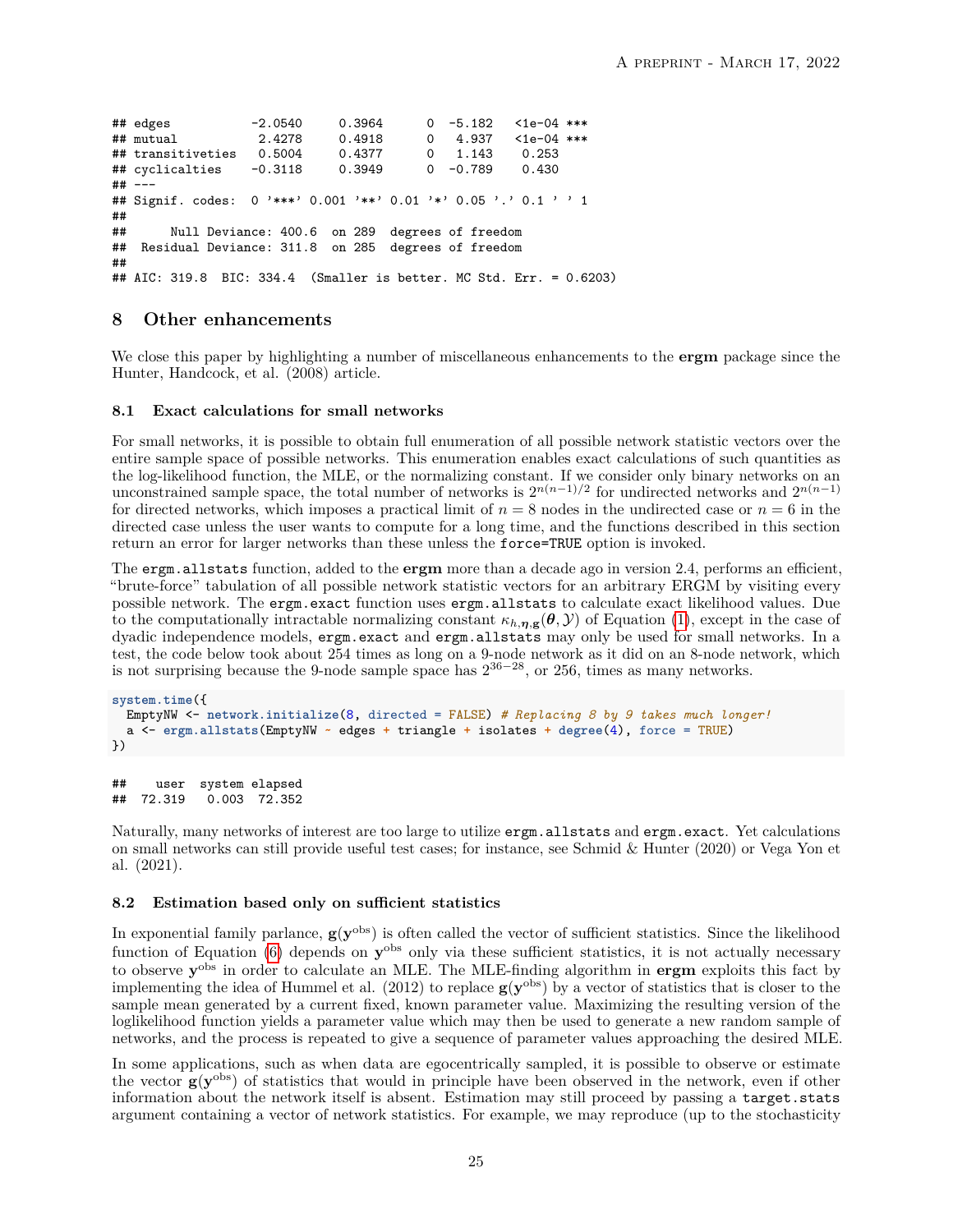of the fitting algorithm) the analysis of the full.fit example in Section [7](#page-20-1) by passing the vector of statistics on the samplike network via target.stats even though the network used in the ergm function call has no edges at all:

```
# Complete network statistics:
ts <- summary(samplike ~ edges + mutual + transitiveties + cyclicalties)
emptynw <- network.initialize(network.size(samplike), directed = TRUE)
ts.fit <- ergm(emptynw ~ edges + mutual + transitiveties + cyclicalties,
               target.stats = ts, control = snctrl(seed = 123))
rbind(coef(full.fit), coef(ts.fit))
```
## edges mutual transitiveties cyclicalties ## [1,] -1.943639 2.506586 0.5498717 -0.4582105 ## [2,] -1.943678 2.498313

#### **8.3 Predicting individual edge probabilities**

The predict method, which may be called on either formula or ergm objects, calculates model-predicted conditional or unconditional tie probabilities for dyads in a binary network. In the conditional case, predict simply uses the output from the ergmMPLE function (see Krivitsky et al., 2022, Section 3.1). In the unconditional case, even for dyadic independence models where the conditional and unconditional probabilities coincide, predict simulates multiple random networks via the simulate method in order to estimate the tie probabilities.

In the example below, we use the small g4 network with 4 nodes and 5 directed ties. If we fit a simple ERGM with only the edges statistic, the maximum likelihood estimate is the logit of 5/12 since there are  $4\times3=12$  possible ties. If we use the predict method on this fitted ergm object, theoretically the conditional and unconditional probabilities are the same because this is a dyadic independence model. Nonetheless, conditional = FALSE forces predict to estimate the matrix of tie probabilities via simulation of nsim networks.

```
data(g4)
set.seed(123)
SimpleERGM <- ergm(g4 ~ edges)
predict(SimpleERGM, conditional = TRUE, output = "matrix")
## V1 V2 V3 V4
## V1 0.0000000 0.4166667 0.4166667 0.4166667
## V2 0.4166667 0.0000000 0.4166667 0.4166667
## V3 0.4166667 0.4166667 0.0000000 0.4166667
## V4 0.4166667 0.4166667 0.4166667 0.0000000
predict(SimpleERGM, conditional = FALSE, output = "matrix", nsim = 1000)
## V1 V2 V3 V4
## V1 0.000 0.407 0.398 0.434
## V2 0.387 0.000 0.404 0.412
## V3 0.427 0.441 0.000 0.406
```
# ## V4 0.416 0.402 0.433 0.000

#### **8.4 Flattened control arguments via a single list**

Many of the core functions of **ergm** and related packages have control = arguments that control various aspects of their working. Within just **ergm**, for instance, the ergm, simulate, and san functions all require various control parameters; and packages such as **ergm.ego** include additional core functions such as ergm.ego. Moreover, it is not unusual that, say, a call to ergm will invoke simulate and possibly even SAN implicitly. This means that a single ergm (or ergm.ego) call could have multiple lists of control parameters, sometimes passed as nested lists. **ergm** 4 implements a method that flattens these nested lists, allowing users to enter all control parameters in a single list; furthermore, this method allows for the usual tab-completion of available arguments when using most R environments.

The key to entering control arguments for all of the various functions requiring them is the single function snctrl(), which is shorthand for "StatNet ConTRoL". The snctrl() function is used as the single value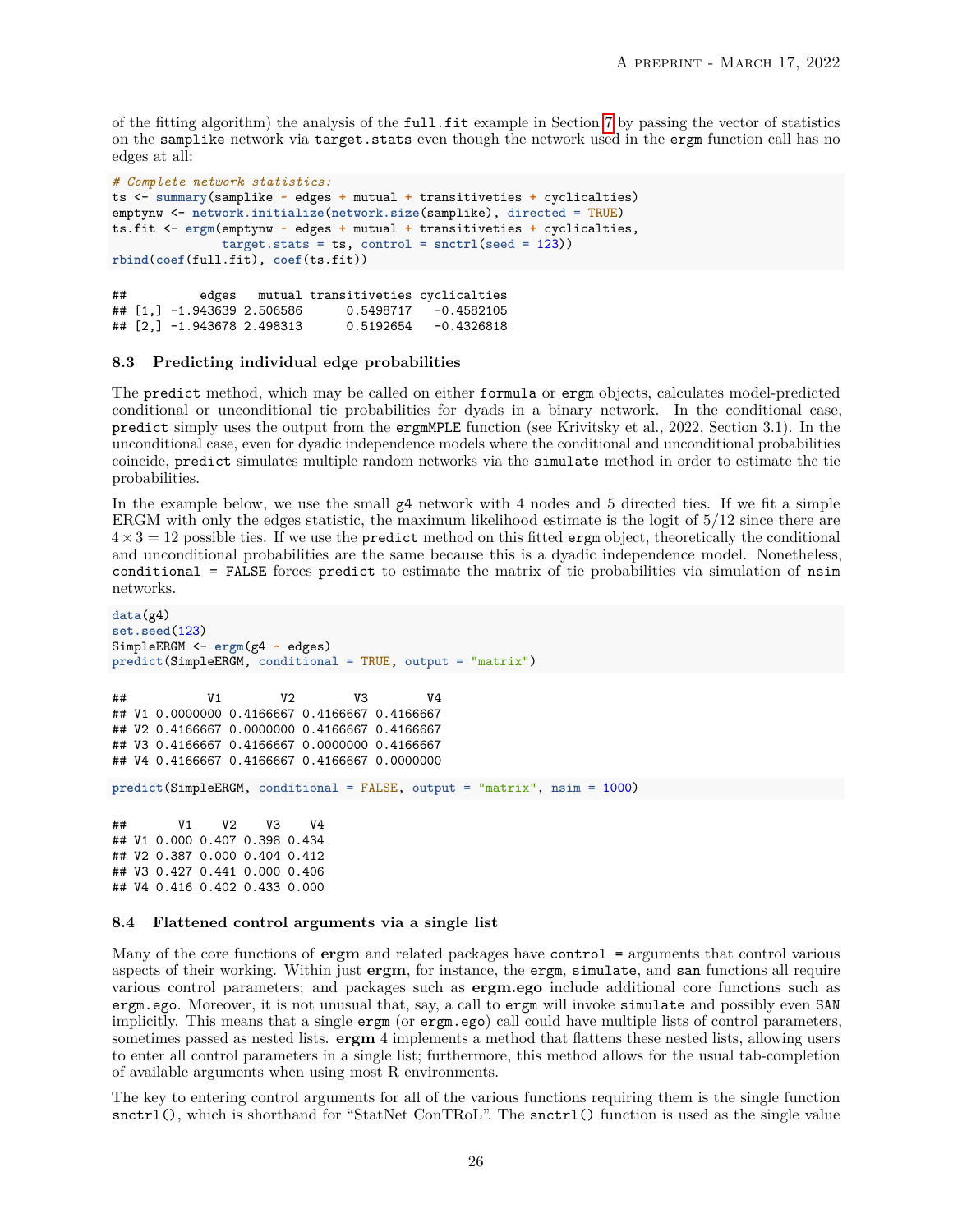of the control argument in a function such as ergm. For instance, if we wish to force Monte-Carlo-based estimation in a simple ERGM that could be estimated exactly—because it is a dyadic independence model in which the pseudo-likelihood is the same as the likelihood—we might type

```
coef(ergm(g4 ~ edges, control = snctrl(force.main = TRUE, seed = 321)))
```
## edges ## -0.349256

If the code above is entered in RStudio, then pressing the tab key after typing "...control = snctrl(" will reveal the various possible control parameters, including force.main. Additional illustrations of this method of entering control parameters are in Krivitsky et al. (2022).

**ergm** 4 is backwards-compatible with the previous method of passing control parameters via control.ergm, control.simulate, control.san, and others.

# **8.5 Improved help for model terms, constraints, and reference measures**

As alluded to at several points earlier in this article, online help for model terms, which include term operators, may be obtained by typing either help("[name]-ergmTerm") or the shorthand version ergmTerm?[name], where [name] is the name of the term or operator. A full list of terms is available via ?ergmTerm, indexed by type and keywords. This list is updated dynamically as extension packages are loaded and unloaded. Similarly, help on sample space constraints or reference measures may be obtained by typing ?ergmConstraint or ?ergmReference, respectively. Available keywords and their meanings can be obtained by typing ?ergmKeywords. When using RStudio, it is possible to press the tab key after starting a line with ?ergm to view the wide range of possible help options beginning with the letters ergm.

## **8.6 Setting package options**

**ergm** 4 has a number of options that affect ERGM estimation as well as the behavior of some terms, as detailed at the time of this writing in Section [8.6.1](#page-26-1) and [8.6.2,](#page-26-0) respectively. A current list of available options may be obtained via help("ergm-options") or the shorthand options?ergm.

# <span id="page-26-1"></span>**8.6.1 Global Options**

A number of **ergm** behaviors can be set globally using the familiar options() command. For example, whether  $\texttt{ergm}()$  and similar functions evaluate the likelihood of the fitted model—a very computationally intensive process, particularly for valued networks—by default is controlled by option ergm.eval.loglik, which itself defaults to TRUE. Running

**options**(ergm.eval.loglik = FALSE)

instructs ergm() to skip likelihood calculation unless overridden in the call via ergm $(\ldots,$ eval.loglik=TRUE).

Other global options currently implemented are

- **ergm.loglik.warn\_dyads** Whether log-likelihood evaluation should issue a warning when the effective number of dyads that can vary in the sample space is poorly defined, such as if degree the sequence is constrained.
- **ergm.cluster.retries ergm**'s parallel routines implement rudimentary fault-tolerance. This option controls the number of retries for a cluster call before giving up.
- **ergm.term** This allows the default term options list, described in Section [8.6.2,](#page-26-0) to be set globally.

## <span id="page-26-0"></span>**8.6.2 Term options**

**ergm** 4 implements an interface for setting certain options for ERGM term behavior. The global setting is controlled via options( $\text{ergm.term=list}(\ldots)$ ) where  $\ldots$  are key-value pairs specifying the options. Individual options can be overwritten on an ad hoc basis within a function call. For functions that have a control= argument, such as ergm() and simulate(), this is done via a term.options= control parameter,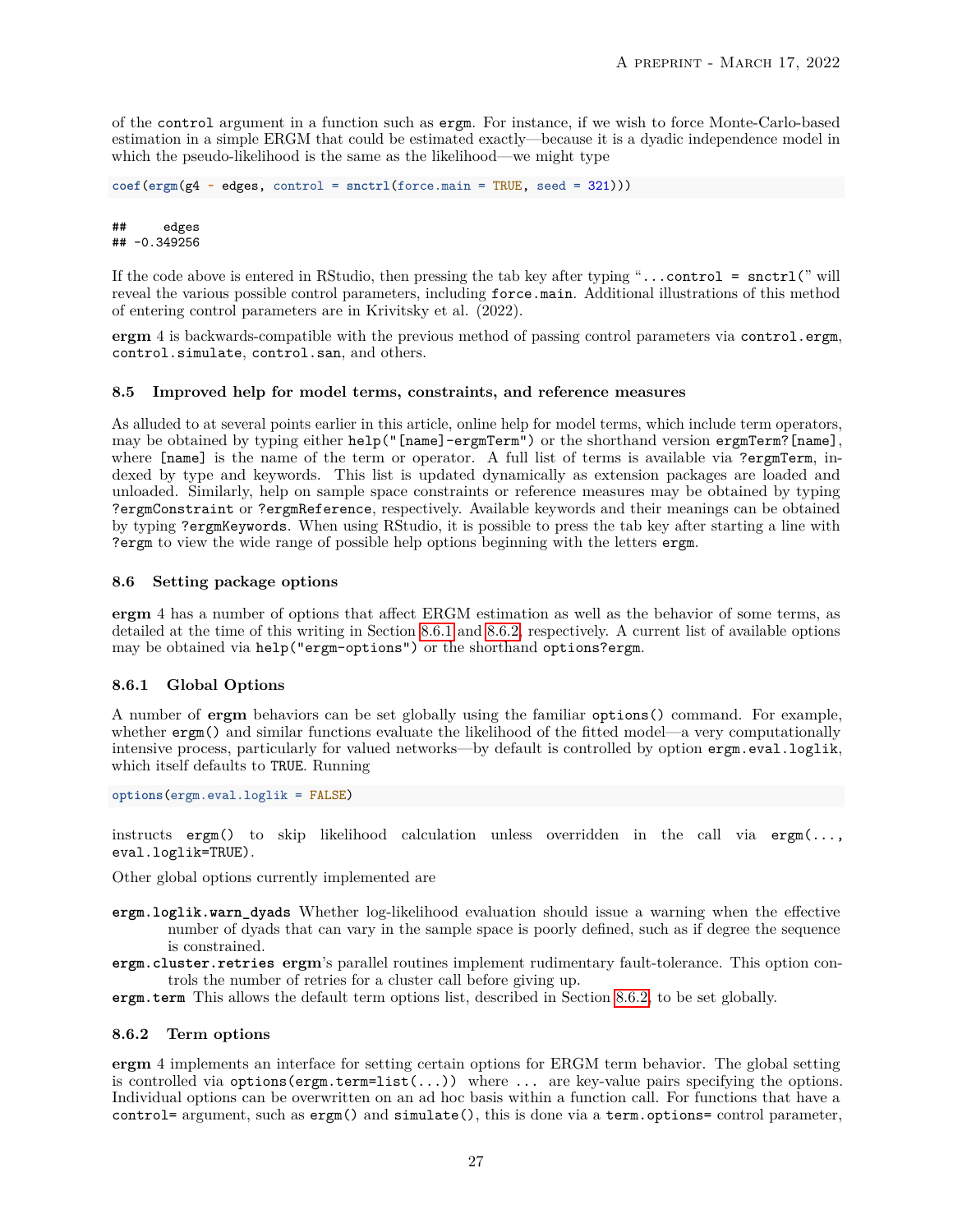and for those that do not, such as  $\text{summary}()$ , it is done by passing the options directly or by passing a term.options= argument with the list.

Options used as of this writing include:

- **version** A string that can be interpreted as an R package version. If set, the term will attempt to emulate its behavior as it was that version of **ergm**. Not all past version behaviors are available.
- **gw.cutoff** In geometrically weighted terms (gwesp, gwdegree, etc.) the highest number of shared partners, degrees, etc. for which to compute the statistic. This usually defaults to 30.
- **cache.sp** Whether the gwesp, dgwesp, and similar terms need should use a cache for the dyadwise number of shared partners. This usually improves performance significantly and therefore defaults to TRUE, but it can be disabled.
- **interact.dependent** How to handle attempts to use interaction terms : and \* with dyad-dependent terms. Possible values are "error" (the default), "message", "warning", and "silent". Each of the last three will allow such terms, defined as described in Section [4.2](#page-10-1) via their change statistics.

# **9 Discussion**

Since version 2.1 of the **ergm** package was released concurrently with Hunter, Handcock, et al. (2008), the package has undergone substantial changes. This paper describes the changes that are most likely to be of general interest, including—but not limited to—those that are new with the release of major version 4 (Handcock et al., 2021). Development of **ergm** and the growing list of related packages, many of which are described in Section [2](#page-1-1) of this article, is ongoing. Thus, while this article describes many new features, it represents a snapshot of the evolving code comprising the **statnet** suite of packages for R (R Core Team, 2021).

# **Acknowledgments**

Many individuals have contributed code for version 4 of **ergm**, particularly Mark Handcock, who wrote most of the code upon which missing data inference and diagnostics are based, and Michał Bojanowski, who produced the predict method, among many other contributions by both of them. Carter Butts is the main developer of the **network** package, upon which **ergm** depends; in addition, he provided numerous suggestions for computational improvements and new terms, and provided numerous helpful comments about this manuscript. Skye Bender-deMoll wrote a vignette that automatically cross-references ergm model terms, Joyce Cheng wrote the dynamic documentation system and miscellaneous enhancements, and Christian Schmid contributed code improving MPLE standard error estimation. Other important contributors are Steven Goodreau, Ayn Leslie-Cook, Li Wang, and Kirk Li. We are grateful to all these individuals as well as the many users of **ergm** who have aided the package's development through the many questions and suggestions they have posed over the years.

# **References**

- Bender-deMoll, S. (2016). *Temporal network tools in statnet: networkDynamic, ndtv And tsna*. Statnet Development Team. [http://statnet.org/Workshops/ndtv\\_workshop.html](http://statnet.org/Workshops/ndtv_workshop.html)
- Butts, C. T. (2008). Social network analysis with sna. *Journal of Statistical Software*, *24* (6), 1–51. [https:](https://doi.org/10.18637/jss.v024.i06) [//doi.org/10.18637/jss.v024.i06](https://doi.org/10.18637/jss.v024.i06)
- Caimo, A., & Gollini, I. (2020). A multilayer exponential random graph modelling approach for weighted networks. *Computational Statistics and Data Analysis*, *142*, 106825. [https://doi.org/10.1016/j.csda.](https://doi.org/10.1016/j.csda.2019.106825) [2019.106825](https://doi.org/10.1016/j.csda.2019.106825)
- Coleman, J. S. (1964). *Introduction to mathematical sociology*. The Free Press of Glencoe.
- R Core Team. (2021). *R: A language and environment for statistical computing*. R Foundation for Statistical Computing. <http://www.R-project.org/>
- Handcock, M. S., & Gile, K. J. (2010). Modeling social networks from sampled data. *Annals of Applied Statistics*, *4* (1), 5–25. <https://doi.org/10.1214/08-AOAS221>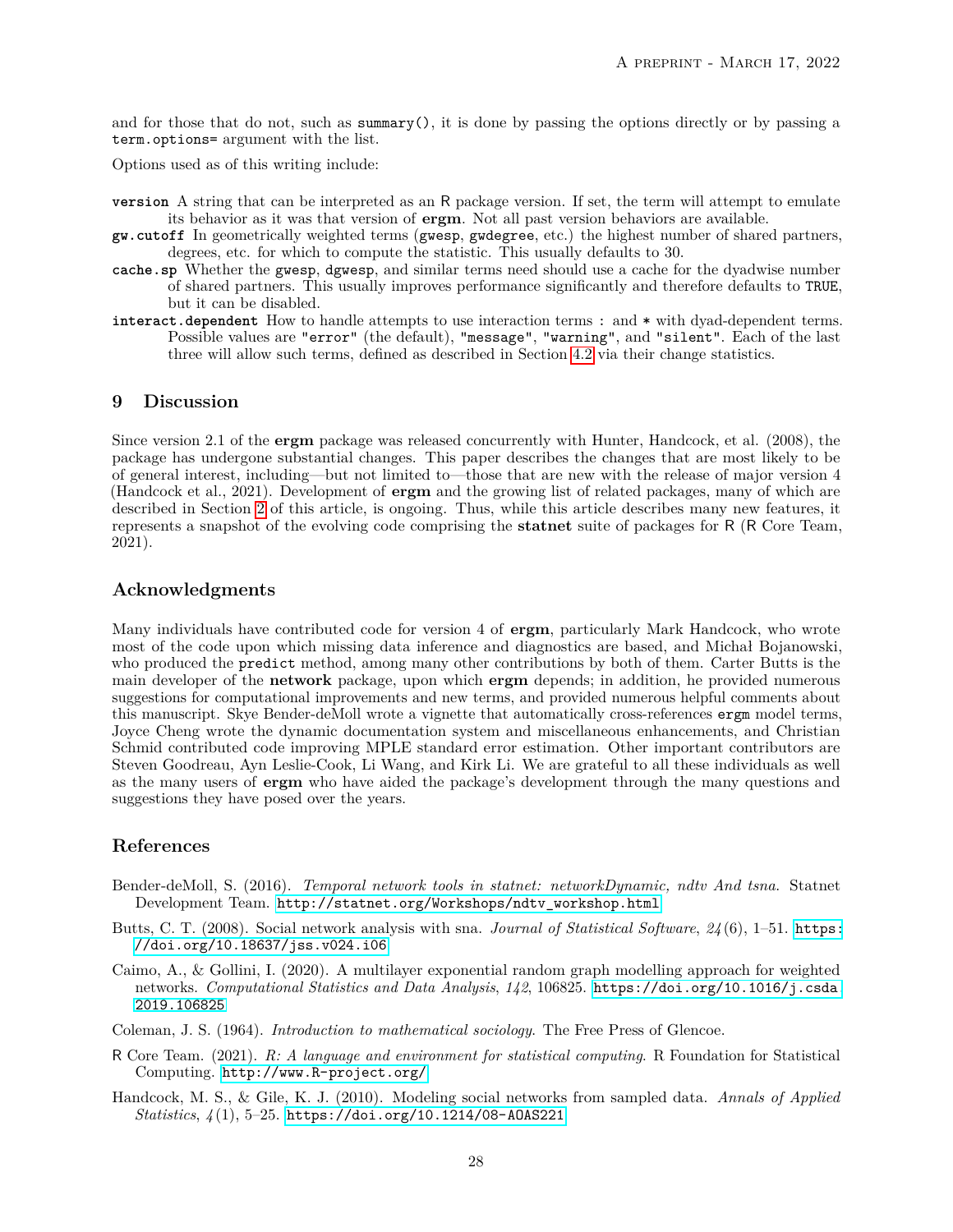- Handcock, M. S., Hunter, D. R., Butts, C. T., Goodreau, S. M., Krivitsky, P. N., & Morris, M. (2021). *ergm: Fit, simulate and diagnose exponential-family models for networks*. The Statnet Project ([https:](https://statnet.org) [//statnet.org](https://statnet.org)). <https://CRAN.R-project.org/package=ergm>
- Henry, L., & Wickham, H. (2020). *purrr: Functional programming tools*. [https://CRAN.R-project.org/](https://CRAN.R-project.org/package=purrr) [package=purrr](https://CRAN.R-project.org/package=purrr)
- Holland, P. W., & Leinhardt, S. (1981). An exponential family of probability distributions for directed graphs. *Journal of the American Statistical Association*, *76* (373), 33–50.
- Hummel, R. M., Hunter, D. R., & Handcock, M. S. (2012). Improving simulation-based algorithms for fitting ERGMs. *Journal of Computational and Graphical Statistics*, *21* (4), 920–939. [https://doi.org/](https://doi.org/10.1080/10618600.2012.679224) [10.1080/10618600.2012.679224](https://doi.org/10.1080/10618600.2012.679224)
- Hunter, D. R., & Goodreau, S. M. (2019). *Extending ergm functionality within statnet: Building custom user terms*. Statnet Development Team. [http://statnet.org/Workshops/ergm.userterms\\_tutorial.pdf](http://statnet.org/Workshops/ergm.userterms_tutorial.pdf)
- Hunter, D. R., Goodreau, S. M., & Handcock, M. S. (2008). Goodness of fit for social network models. *Journal of the American Statistical Association*, *103* (481), 248–258. [https://doi.org/10.1198/](https://doi.org/10.1198/016214507000000446) [016214507000000446](https://doi.org/10.1198/016214507000000446)
- Hunter, D. R., Goodreau, S. M., & Handcock, M. S. (2013). ergm.userterms: A template package for extending statnet. *Journal of Statistical Software*, *52* (2), 1–25. <https://doi.org/10.18637/jss.v052.i02>
- Hunter, D. R., Handcock, M. S., Butts, C. T., Goodreau, S. M., & Morris, M. (2008). ergm: A package to fit, simulate and diagnose exponential-family models for networks. *Journal of Statistical Software*, *24* (3), 1–29. <https://doi.org/10.18637/jss.v024.i03>
- Jenness, S. M., Goodreau, S. M., & Morris, M. (2018). EpiModel: An R package for mathematical modeling of infectious disease over networks. *Journal of Statistical Software*, *84* (8), 1–47. [https:](https://doi.org/10.18637/jss.v084.i08) [//doi.org/10.18637/jss.v084.i08](https://doi.org/10.18637/jss.v084.i08)
- Karwa, V., Krivitsky, P. N., & Slavković, A. B. (2017). Sharing social network data: Differentially private estimation of exponential-family random graph models. *Journal of the Royal Statistical Society, Series C*, *66* (3), 481–500. <https://doi.org/10.1111/rssc.12185>
- Krivitsky, P. N. (2012). Exponential-family random graph models for valued networks. *Electronic Journal of Statistics*, *6*, 1100–1128. <https://doi.org/10.1214/12-EJS696>
- Krivitsky, P. N. (2020). *rle: Common functions for run-length encoded vectors*. [https://CRAN.R-project.](https://CRAN.R-project.org/package=rle) [org/package=rle](https://CRAN.R-project.org/package=rle)
- Krivitsky, P. N., & Butts, C. T. (2017). Exponential-family random graph models for rank-order relational data. *Sociological Methodology*, *47* (1), 68–112. <https://doi.org/10.1177/0081175017692623>
- Krivitsky, P. N., & Butts, C. T. (2019). *Modeling valued networks with statnet*. Statnet Development Team. <http://statnet.org/Workshops/valued.html>
- Krivitsky, P. N., & Handcock, M. S. (2008). Fitting position latent cluster models for social networks with latentnet. *Journal of Statistical Software*, *24* (5), 1–23. <https://doi.org/10.18637/jss.v024.i05>
- Krivitsky, P. N., & Handcock, M. S. (2014). A separable model for dynamic networks. *Journal of the Royal Statistical Society, Series B*, *76* (1), 29–46. <https://doi.org/10.1111/rssb.12014>
- Krivitsky, P. N., Handcock, M. S., Raftery, A. E., & Hoff, P. D. (2009). Representing degree distributions, clustering, and homophily in social networks with latent cluster random effects models. *Social Networks*, *31* (3), 204–213. <https://doi.org/10.1016/j.socnet.2009.04.001>
- Krivitsky, P. N., Hunter, D. R., Morris, M., & Klumb, C. (2022). *ergm 4: Computational improvements*. <https://arxiv.org/abs/TBD>
- Krivitsky, P. N., Koehly, L. M., & Marcum, C. S. (2020). Exponential-family random graph models for multi-layer networks. *Psychometrika*, *85*, 630–659. <https://doi.org/10.1007/s11336-020-09720-7>
- Krivitsky, P. N., & Morris, M. (2017). Inference for social network models from egocentrically-sampled data, with application to understanding persistent racial disparities in HIV prevalence in the US. *Annals of Applied Statistics*, *11* (1), 427–455. <https://doi.org/10.1214/16-AOAS1010>